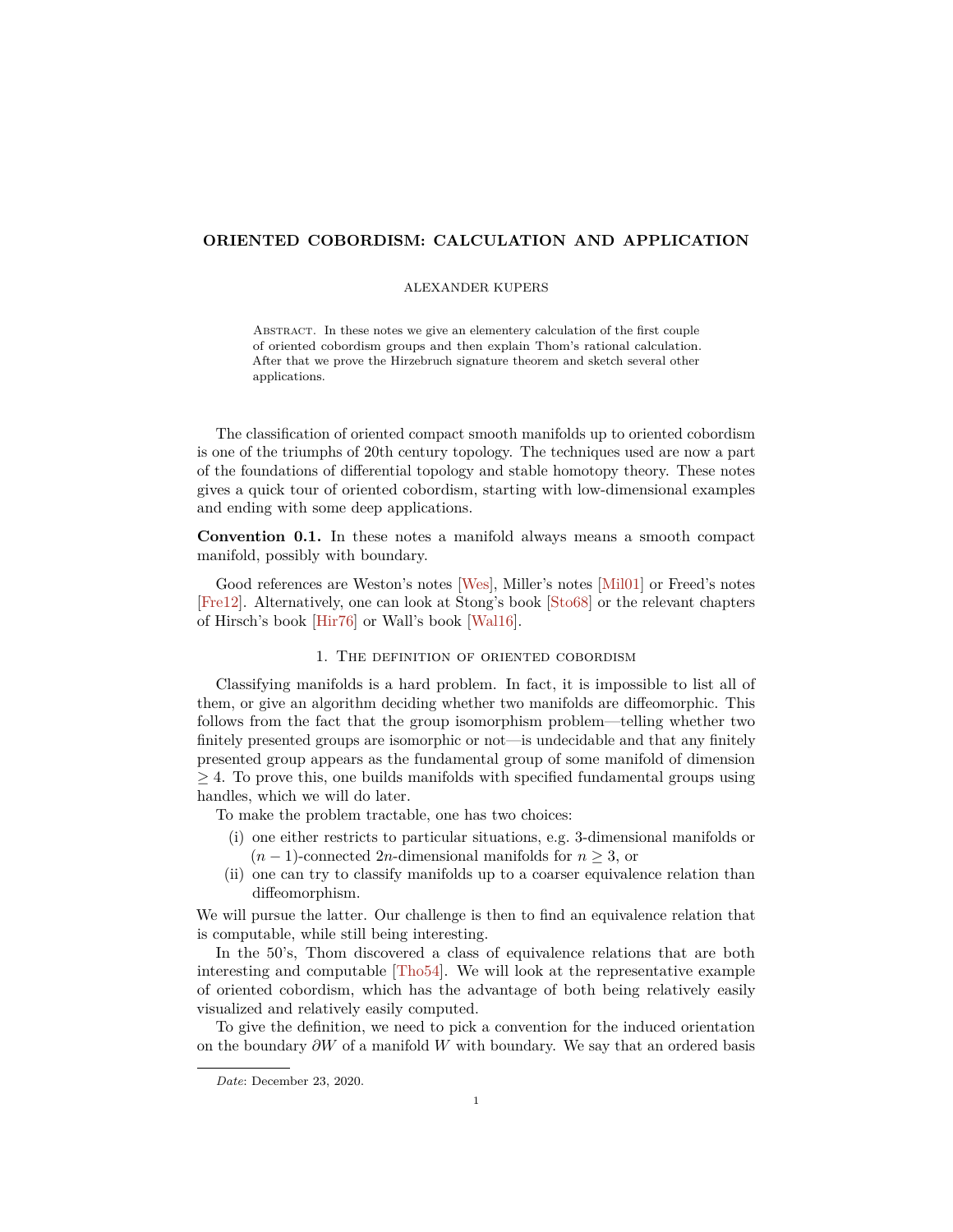

<span id="page-1-0"></span>Figure 1. A two-dimensional cobordism between two onedimensional manifolds.

 $(v_1, \ldots, v_d)$  of  $T_x \partial W$  is *oriented positively* if  $(v_1, \ldots, v_d, \nu)$  is a positively oriented basis of  $T_xW$ , where  $\nu$  is the inward pointing normal vector.

**Definition 1.1.** Let *M*<sup>1</sup> and *M*<sup>2</sup> be two *d*-dimensional oriented manifolds with empty boundary. We say that  $M_1$  and  $M_2$  are *cobordant* if there exists a  $(d+1)$ dimensional oriented manifold *W* with boundary such that *∂W* is diffeomorphic as an oriented *d*-dimensional manifold to  $M_1 \sqcup -M_2$ , where  $-M_2$  is the manifold  $M_2$ with opposite orientation.

A manifold *W* with boundary like the one that appeared in the previous definition we call a *cobordism* between  $M_1$  $M_1$  and  $M_2$ . See Figure 1 for an example.

*Remark* 1.2*.* Here are two equivalent ways of defining the relation of cobordism. Firstly, by considering a cobordism from  $M_1$  to  $M_2$  as a cobordism from  $M_1 \sqcup -M_2$ to  $\emptyset$ , we see that  $M_1$  and  $M_2$  are cobordant if and only if  $M_1 \sqcup -M_2$  is cobordant to the empty manifold.

Secondly, we may consider *W* has having its boundary divided into "incoming" and "outgoing" boundary, and incoming boundary is oriented with inward pointing vector and outgoing boundary is oriented with outward pointing vector. Then *M*<sup>1</sup> and  $M_2$  are cobordant if there is a cobordism *W* with  $\partial_{\text{in}}W \cong M_1$  and  $\partial_{\text{out}}W \cong M_2$ as oriented manifolds.

**Lemma 1.3.** *Bordism is an equivalence relation, i.e. it has the following properties:*

- *(i) identity: every d-dimensional oriented manifold M is cobordant to itself.*
- *(ii) symmetry: if*  $M_1$  *is cobordant to*  $M_2$ *, then*  $M_2$  *is cobordant to*  $M_1$ *.*
- *(iii) transitivity: if*  $M_1$  *is cobordant to*  $M_2$  *and*  $M_2$  *is cobordant to*  $M_3$ *, then*  $M_1$  *is cobordant to M*3*.*

*Proof.* See Figure [2.](#page-2-0) For (i) we note that  $M \times I$  is a cobordism from M to M. For (ii)we remark that if *W* is a cobordism between  $M_1$  and  $M_2$ , then  $-W$  is a cobordism between  $M_2$  and  $M_1$ . Finally, for (iii) we note that if  $W_1$  is a cobordism between  $M_1$  and  $M_2$  and  $W_2$  is a cobordism between  $M_2$  and  $M_3$ , then  $W_1 \cup_{M_2} W_2$ is a cobordism between  $M_1$  and  $M_3$ .

**Definition 1.4.** We define  $\Omega_d^{\text{SO}}$  to be the set of *d*-dimensional oriented manifolds up to cobordism. These are called the *oriented cobordism groups*.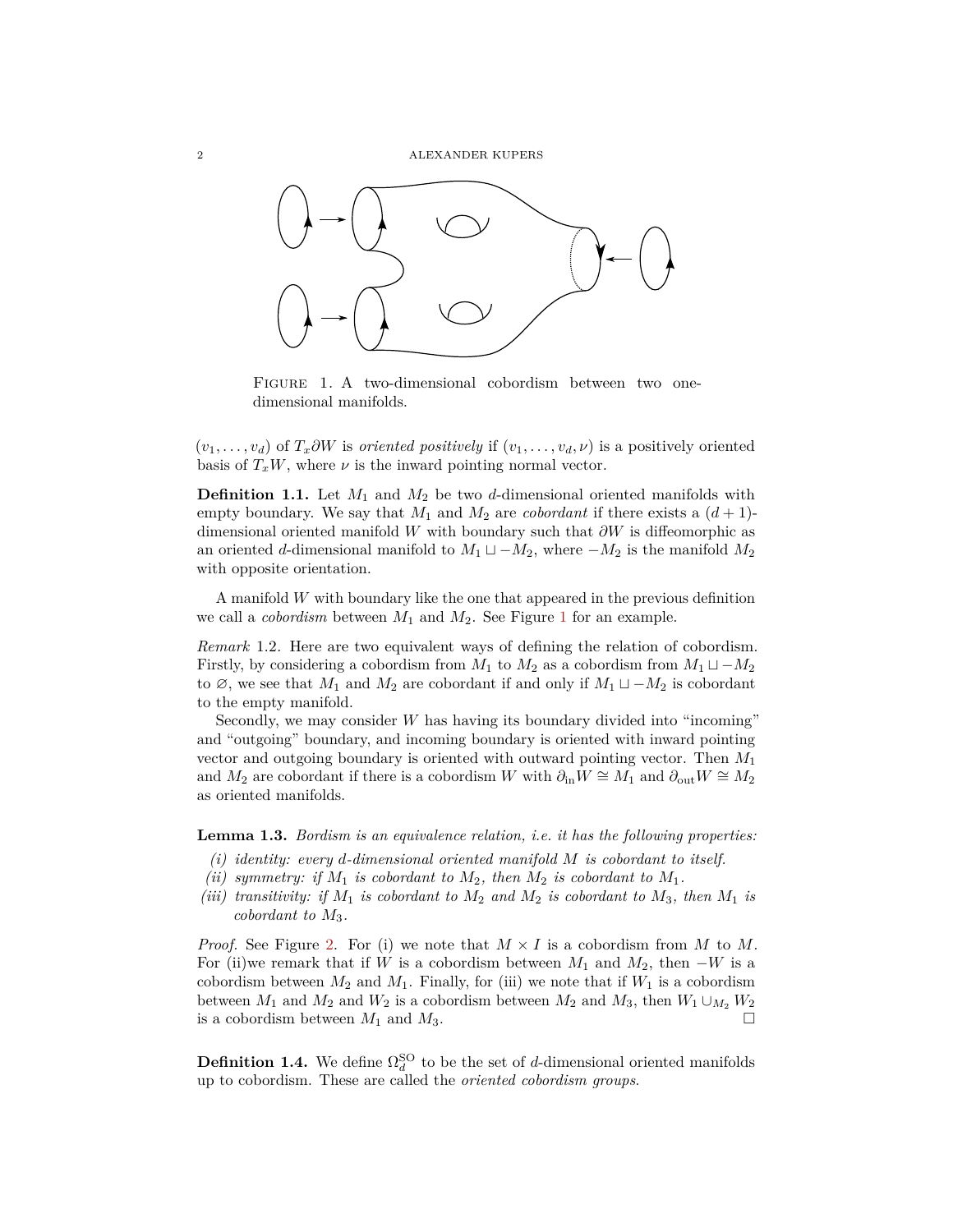

<span id="page-2-0"></span>FIGURE 2. The figures (a), (b) and (c) demonstrate the identity, symmetry and transitivity properties of the cobordism relation.

Operations on manifolds give operations on the cobordism groups. In particular, disjoint union makes  $\Omega_d^{\text{SO}}$  into an abelian group and later we will see that cartesian product makes the graded abelian group  $\Omega_*^{\text{SO}}$  into a graded ring. Let us verify the first claim.

# **Lemma 1.5.** *Disjoint union gives*  $\Omega_d^{\text{SO}}$  *the structure of an abelian group.*

*Proof.* To see that it is well-defined, it suffices to check that if *M*<sup>1</sup> is cobordant to  $M'_1$  and  $M_2$  is cobordant to  $M'_2$ , then  $M_1 \sqcup M_2$  is cobordant to  $M'_1 \sqcup M'_2$ . To see this just take the disjoint union of the two cobordisms. The identity is  $\varnothing$  and the inverse of  $M$  is  $-M$ .

## 2. CALCULATING ORIENTED COBORDISM GROUPS FOR DIMENSION  $\leq 4$

Let us compute the first few groups  $\Omega_d^{\text{SO}}$  defined in the previous section. We will do the cases  $d = 0, 1, 2$  with relative ease and the case  $d = 3$  with slightly more effort. These early results seem to indicate that the oriented cobordism groups are always trivial, but we show this is not the case by giving a surjective homomorphism  $\sigma \colon \Omega_4^{\text{SO}} \to \mathbb{Z}.$ 

2.1. **The low-dimensional groups**  $\Omega_0^{\text{SO}}$ ,  $\Omega_1^{\text{SO}}$  and  $\Omega_2^{\text{SO}}$ . We will start with  $\Omega_1^{\text{SO}}$ and  $\Omega_2^{\text{SO}}$ , concluding that they are trivial. This proof uses that one-dimensional and two-dimensional manifolds have been classified. We will implicitly assume these classifications, as they are well-known.

Let us think about what it means for  $\Omega_d^{\text{SO}}$  to be trivial: all *d*-dimensional oriented manifolds are cobordant to each other, or equivalently to the empty manifold  $\varnothing$ . But that just means they bound a  $(d+1)$ -dimensional manifold.

We will check this in the case  $d = 1$ . Every oriented one-dimensional manifold is a finite disjoint union of circles. Since disjoint union gives the abelian group structure, it suffices prove that a single circle is cobordant to  $\varnothing$ . But the circle  $S<sup>1</sup>$  is naturally the boundary of the oriented disk  $D<sup>2</sup>$ , which can be considered as cobordism from  $S^1$  to  $\emptyset$ . See part (a) of Figure [3.](#page-3-0) We conclude the following: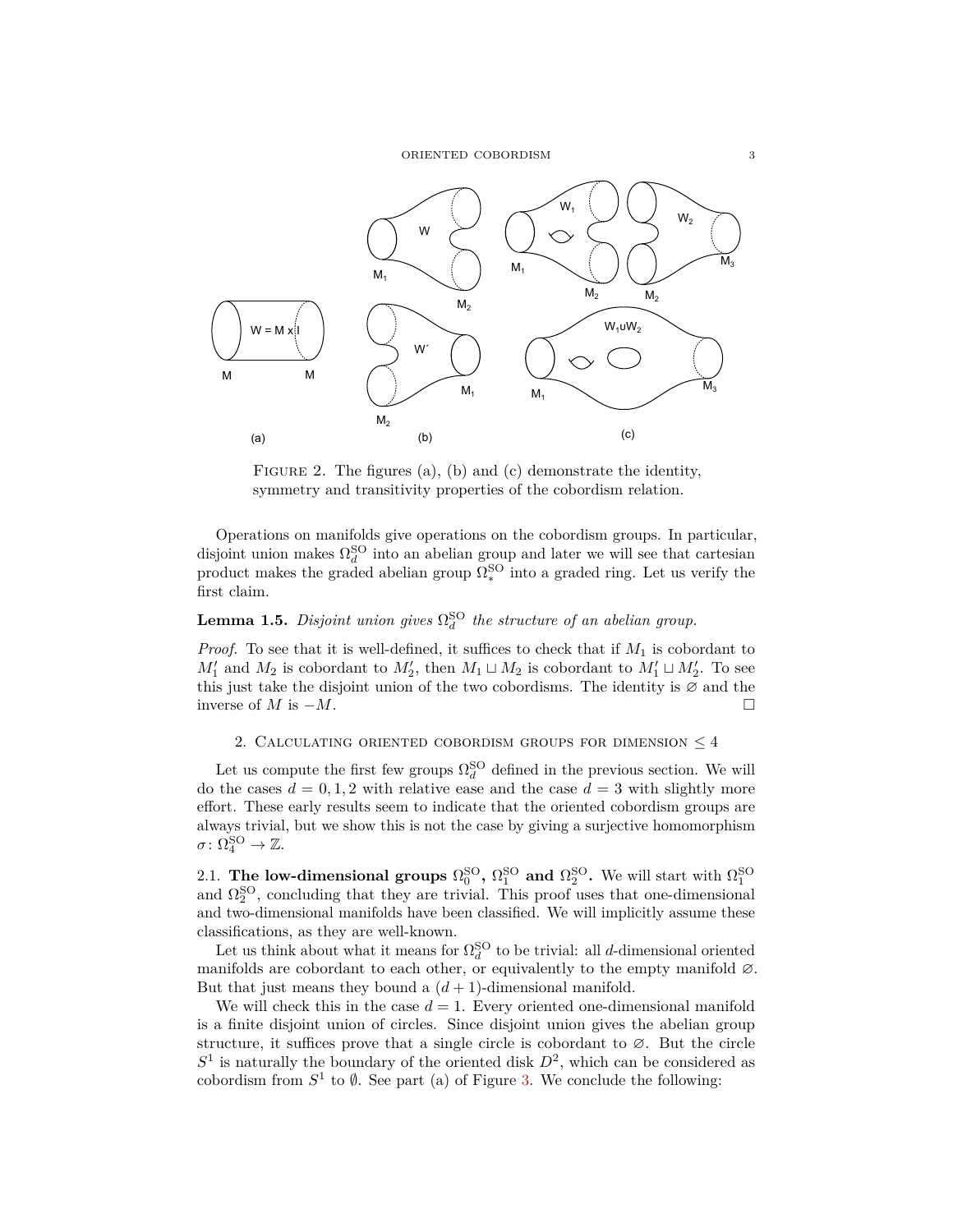<span id="page-3-1"></span>

<span id="page-3-0"></span>FIGURE 3. Part (a) and (b) of this figure show how a circle  $S<sup>1</sup>$ and a torus  $T^2$  respectively bound a higher-dimensional manifold. Equivalently, they are cobordant to the empty set.

# **Proposition 2.1.**  $\Omega_1^{\text{SO}} = 0$ .

The case  $d = 2$  is slightly more difficult because there are more two-dimensional oriented manifolds. The connected ones are classified by their genus  $q > 0$ ; for genus 0 we have the sphere  $S^2$ , for genus 1 the torus  $T^2$ , and for genus  $g \ge 2$  the hyperbolic surfaces  $\Sigma_q$ . Each of these is cobordant to  $\varnothing$ , because they are the boundary of a solid handlebody. For the sphere this is the disk *D*<sup>3</sup> , for the torus the solid torus  $S^1 \times D^2$ , and for  $\Sigma_g$  the solid handlebody  $H_g = \natural_g (S^1 \times D^2)$  (where *\* denotes boundary connected sum). See part (b) of figure [3.](#page-3-0) We again conclude:

# **Proposition 2.2.**  $\Omega_2^{\text{SO}} = 0$ .

Let us now do the case  $d = 0$ . Here we have to admit being slightly sloppy before, as we have to discuss what an oriented 0-dimensional manifold is. An orientation is an everywhere non-zero section of the top exterior power of the tangent bundle, and  $\Lambda^{0}\{0\} = \mathbb{R}$ . Thus there are in fact two zero-dimensional oriented manifolds, the positively oriented point ∗<sup>+</sup> and the negatively oriented point ∗−. By taking disjoint unions of these, we see that  $\Omega_0^{\text{SO}}$  is a quotient of  $\mathbb{Z}^2$ . It is not hard to see that the oriented interval can be considered as a cobordism from  $*_{+} \sqcup *_{-}$  to the empty set. Hence  $*_{+}$  is identified with  $-*_{-}$ . All cobordisms from an oriented 0-dimensional manifold to  $\varnothing$  are disjoint unions of such intervals, so we conclude that there are no more relations coming from cobordism and thus:

# **Proposition 2.3.**  $\Omega_0^{\text{SO}} = \mathbb{Z}$ .

2.2.  $\Omega_3^{\text{SO}}$ . All of the previous calculations were straightforward, so what about higher dimensions? It turns out that one can still do the case  $d = 3$  in a similar geometric fashion. We will prove this vanishes as well. This proof was first given by Rourke [\[Rou85\]](#page-18-3). To start this proof we will need surgery decompositions of oriented three-dimensional manifolds.

2.2.1. *Handle decompositions.* Every smooth manifold admits a triangulation, a fact one can prove using Whitney's embedding theorem. This means we obtain any 3-manifold *M* by glueing together solid tetrahedra along their faces. We will use this to write our manifold as follows (for some  $g \geq 0$ ):

$$
M = D^{3} \cup \bigcup_{i=1}^{g} (D^{1} \times D^{2})_{i} \cup \bigcup_{i=1}^{g} (D^{2} \times D^{1})_{i} \cup D^{3}
$$

Let's make this decomposition more precise. It means that *M* is built as follows: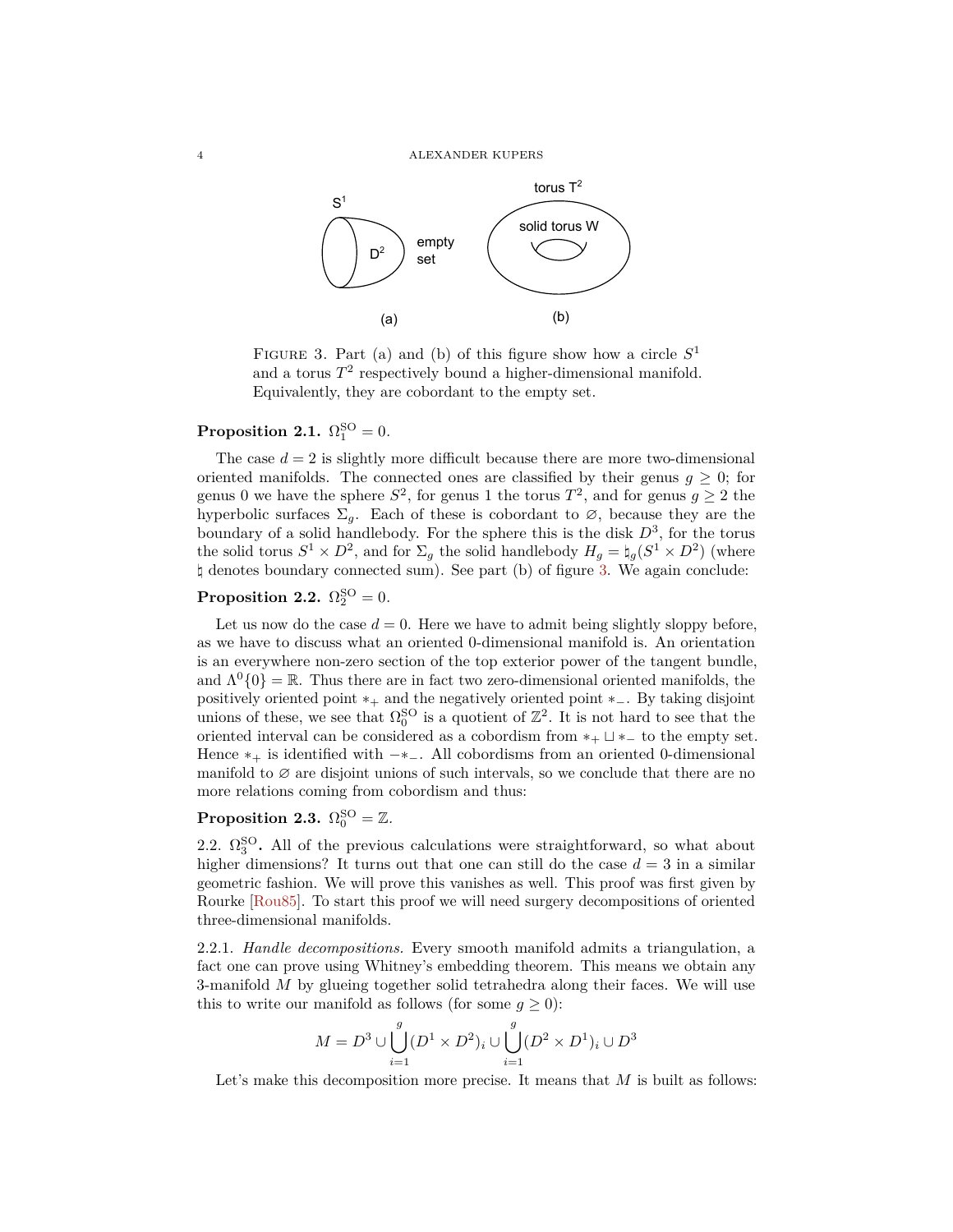#### ORIENTED COBORDISM 5

- (i) We start with a disk  $D^3$ .
- (ii) We glue on *g* copies of  $D^1 \times D^2$  along embeddings of  $S^0 \times D^2$  into the boundary of  $D^3$ , which is a sphere  $S^2$ . The result is a solid handlebody  $H_g$  of genus g.
- (iii) We glue on *g* copies of  $D^2 \times D^1$  along embeddings of  $S^1 \times D^1$  into the boundary of  $H_q$ , which is a genus *g* surface  $\Sigma_q$ .
- (iv) Finally one can check that the remaining boundary is a sphere  $S^2$ , and we glue in a disk *D*<sup>3</sup> .

This is a special case of a handle decomposition. If *M* is a *n*-dimensional manifold and we are given an embedding  $\phi: S^{i-1} \times D^{n-i} \hookrightarrow \partial M$ , then we form the new manifold

$$
M' \coloneqq M \cup_\phi D^i \times D^{n-i}
$$

This is a manifold with corners, which one may smoothen in an essentially canonical way (an issue we will ignore), which is said to be the *result of a handle attachment*. The number *i* is called the *index*. A *handle decomposition* of a manifold is a description of it as iterated handle attachments starting with ∅. Thus the description of the 3-manifold *M* given above is a special handle decomposition where we start with a single 0-handle, add *g* 1-handles, then *g* 2-handles and ending with a single 3-handle.

So how do we get such a handle decomposition of our manifold from the triangulation? See figure [4](#page-5-0) for a picture to keep in mind.

- (i) Consider the graph obtained by glueing the 1-skeletons of the tetrahedra together and pick a maximal tree *T* in it. A thickened neighborhood of it is homeomorphic to a disk  $D^3$ :  $D_T^3$ .
- (ii) If we add the thickened remaining edges {*e*}, we see that each such edge *e* contributes a glued on copy of  $D^1 \times D^2$ :  $(D^1 \times D^2)_e$ . The union of  $D^3$  with  $\bigcup_{e} (D^1 \times D^2)_e$  is our  $H_g$ .
- (iii) Now consider the dual graph obtained by taking a vertex for each tetrahedron and an edge for each face of a tetrahedron. Pick a maximal tree  $T'$  and then the remaining edges  $\{f\}$  correspond to a maximal set  $\{f\}$  of faces such that the complement of their union with  $H<sub>q</sub>$  is a disk. Thickening these gives the glued on copies of  $D^2 \times D^1$ :  $(D^2 \times D^1)_f$ .
- (iv) Finally the interiors of the tetrahedra with the remaining faces form a disk  $D^3$ by construction. This follows because they correspond to the maximal tree  $T'$ :  $D^3_{T^{\prime}}$ .

So why are the number of edges and faces used above the same? If we do glueing in a slightly different order: indepently first do  $(i)$  and  $(ii)$ , and then  $(iii)$  and  $(iv)$ , resulting in two 3-manifolds with boundary. Glueing these together, we obtain *M*. So we see that at the final step we glued a handlebody of genus  $\#\{e\}$  to a handlebody of genus  $\#\{f\}$  along their boundaries. This is only possible if these boundaries have the game genus *g*, so that  $\#\{e\} = \#\{f\}.$ 

In fact, it is useful to recast our construction in terms of the "middle" boundary surface  $\Sigma_q$ . There are two collections of *g* curves on this surface: the  $\alpha_i$  are the circles  $(\{\frac{1}{2}\}\times S^1)_e$  in the thickened edges, the  $\beta_i$  are the circles  $(S^1\times{\{\frac{1}{2}\}})_f$  in the thickened disks. Note that all of the  $\alpha_i$  are disjointly embedded, as are the  $\beta_i$ , and both the *α*'s and the *β*'s cut  $\Sigma_g$  into a disk.

We can then alternatively think of our construction as starting with  $\Sigma_g$  (maybe even slightly thickened to  $\Sigma_g \times I$ ), glueing a disk  $D^2$  to the  $\alpha_i$  (on the  $\Sigma_g \times \{0\}$ in the thickened version) and  $\beta_i$  (on the  $\Sigma_q \times \{1\}$  in the thickened version), and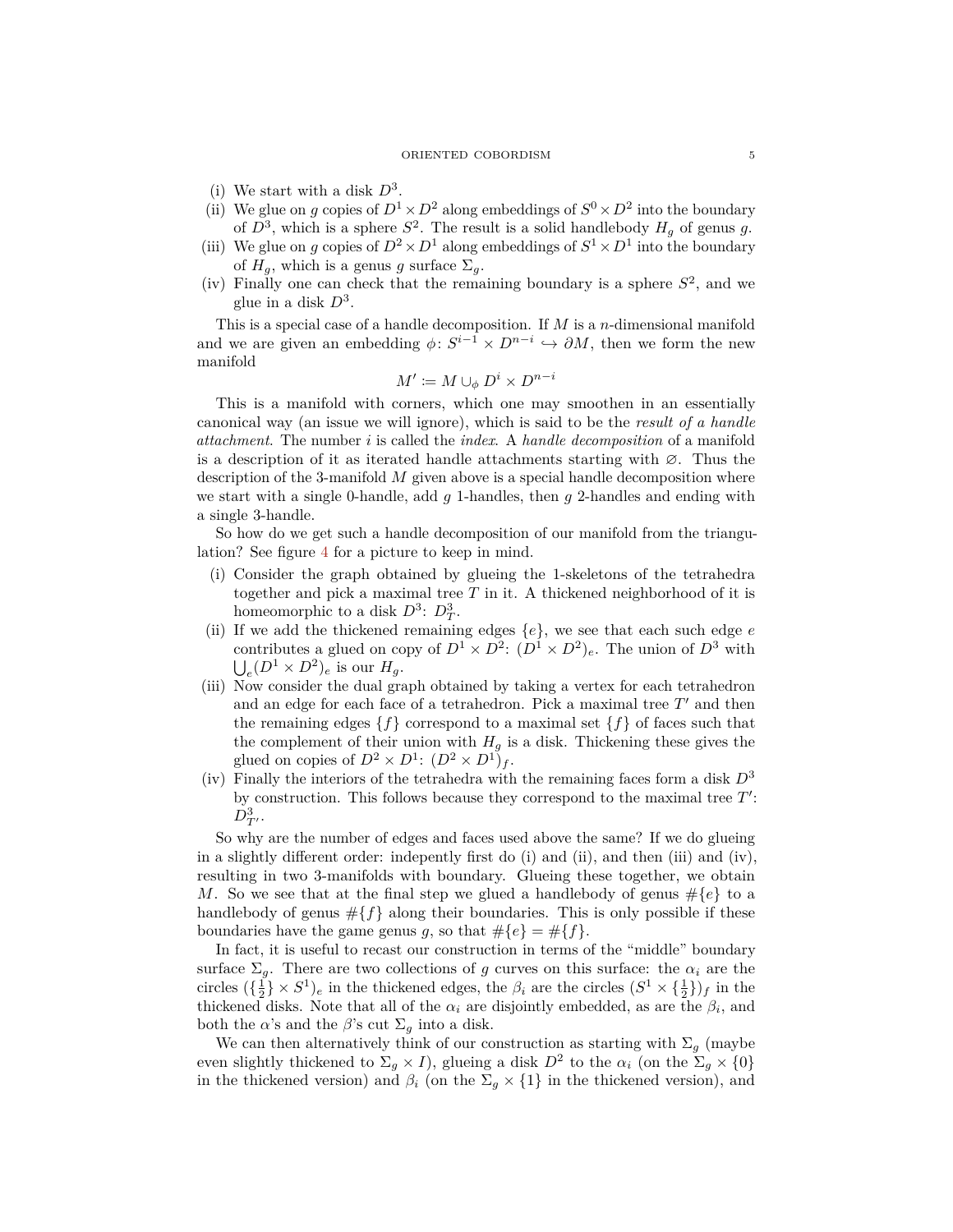<span id="page-5-2"></span>6 ALEXANDER KUPERS



<span id="page-5-0"></span>Figure 4. This figure demonstrates locally the idea that a triangulation of a connected 3-manifold gives a decomposition into a pair of  $D^3$ 's, some tubes and some thickened  $D^2$ 's.

filling the two remaining  $S^2$ -boundaries with a disk  $D^3$ . To see there are indeed two *S* 2 -boundaries, one computes that the boundary has a single component of genus 0.

**Definition 2.4.** A *surgery decomposition* of *M* is a pair  $\alpha$ ,  $\beta$  of collections of *g* disjointly embedded curves on  $\Sigma_q$  which cut  $\Sigma_q$  into a disk, such that glueing a disk  $D^2$  to each of the  $\alpha_i$  and  $\beta_i$  and then filling the two remaining  $S^2$ -boundaries with a disk  $D^3$  gives us M. In this case we say  $(q, \alpha, \beta)$  is a surgery decomposition of genus *g*. We write  $M = M(g, \alpha, \beta)$  if we want to think of M as built from the surgery decomposition.

*Remark* 2.5*.* A surgery decomposition is also closely related to a so-called *Heegaard decomposition*. In fact these two types of decompositions are equivalent and differ only in the way they are presented. The data for a Heegaard decomposition is just a single diffeomorphism  $\Sigma_g \to \Sigma_g$  and we can create a 3-manifold out of this by taking two copies of a handlebody  $H<sub>q</sub>$  and glueing their boundaries together using the diffeomorphism. Since all diffeomorphisms of  $D<sup>2</sup>$  relative to its boundary are isotopic by Smale's theorem [\[Sma59\]](#page-18-4), it turns out that the diffeomorphism is uniquely determined up to isotopy by where it sends a collection of *g* disjointly embedded curves that cut  $\Sigma_g$  into a disk. Hence from  $(g, \alpha, \beta)$  we can construct a unique diffeomorphism  $\Sigma_g \to \Sigma_g$  up to isotopy by pretending that it mapped the  $\alpha_i$ to the  $\beta_i$ .

2.2.2. *Simplifying surgery decompositions.* A surgery decomposition is not canonical, as it depends on many choices. We take advantage of this by simplifying surgery decompositions. The following cancellation lemma is a special case of a general cancellation lemma in surgery theory, see e.g. Section 1.1 of  $[L\ddot{0}2]$ .

<span id="page-5-1"></span>**Lemma 2.6.** *Let*  $(g, \alpha, \beta)$  *be a surgery decomposition of M of genus g. If*  $\alpha_1$  *and β*<sup>1</sup> *meet transversely in a single point, then we can find surgery decomposition of M of genus*  $g-1$ *:*  $(g-1, \alpha \setminus \{\alpha_1\}, \beta \setminus \{\beta_1\})$ *.* 

*Proof.* Glue in the disks  $D^2$  to the  $\alpha_i$ 's and the  $D^3$  corresponding boundary  $S^2$ . The situation is then as in figure [5.](#page-6-0) We see that if we glue in a thickened disk  $D^2 \times D^1$  to a neighborhood of  $\beta_1$ , it cancels the handle that  $\alpha_1$  is on: isotoping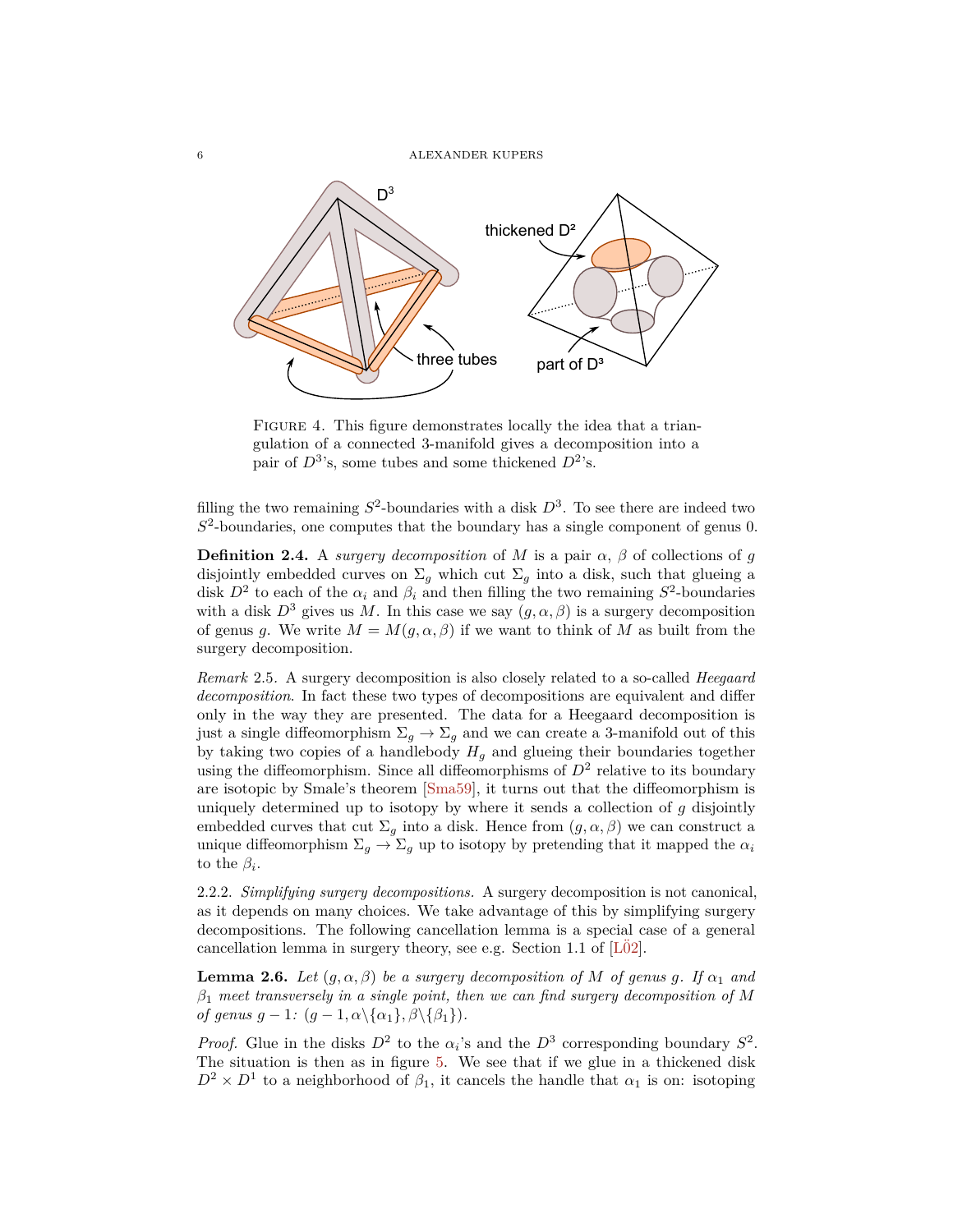

<span id="page-6-0"></span>FIGURE 5. If we attach disks to two curves that intersect once transversally, they cancel out, i.e. just form a disk that can be isotoped away.

away the disk  $D^3$  that's indicated in the figure we see that the handlebody is now of genus  $q-1$ . From this handlebody with the  $\alpha_i$  and  $\beta_i$  for  $i \geq 2$  in its boundary, we get a surgery decomposition of genus  $g - 1$ . Indeed, isotoping away the disk does not influence the other  $\alpha_i$  or  $\beta_i$  as they do not intersect  $\alpha_1$  and  $\beta_1$  respectively.  $\Box$ 

So if we are lucky, we can cancel all of the  $\alpha$ 's and  $\beta$ 's against each other and see that our *M* is obtained from glueing a  $D^3$  to a  $D^3$  along  $S^2$ , i.e. a three-dimensional sphere  $S^3$ . This bounds a  $D^3$  and hence is cobordant to the empty set. In that case we are done.

However there is no reason for us to be this lucky. The solution is that ff we are not lucky, we will just make ourselves lucky, by showing by induction that our *M* is cobordant to oriented 3-manifold that allows for cancellation.

2.2.3. *Surgery modifications.* There is an easy way to construct manifolds *M*˜ cobordant to *M*. We start with an identity cobordism  $M \times I$  and glue on a  $D^2 \times D^2$  to the boundary  $M \times \{1\}$  along a  $S^1 \times D^2$ . This keeps the incoming boundary  $M \times \{0\}$  the same, but turns the outgoing boundary into a 3-manifold  $\tilde{M} = (M \backslash S^1 \times D^2) \cup_{S^1 \times S^1} (D^2 \times S^1)$ . It is just an example of a handle attachment in dimension 4.

*Example* 2.7*.* As a first example, let us consider two-dimensional manifolds. Taking a torus  $T^2$ , taking the identity cobordism  $T^2 \times I$  and glueing on a tube  $(D^1 \times D^2)$  along  $S^0 \times D^2$  in  $T^2 \times \{1\}$ , makes the outgoing boundary into  $(T^2 \backslash S^0 \times D^2) \cup_{S^0 \times S^1} (D^1 \times S^1)$ . The result is a cobordism from  $T^2$  to a surface of genus 2.

*Example* 2.8*.* A second example is the so-called *connected sum* operation. Here we start with two *n*-dimensional manifolds *M*1, *M*<sup>2</sup> and two orientation-preserving embeddings  $\phi_1: D^n \hookrightarrow M_1$  and  $\phi_2: D^n \hookrightarrow M_2$ . Then we can glue  $D^1 \times D^n$  to  $(M_1 \sqcup M_2) \times I$  along  $\phi_1 \sqcup \phi_2$ :  $S^0 \times D^n \to (M_1 \sqcup M_2) \times \{1\}$ . This is a cobordism group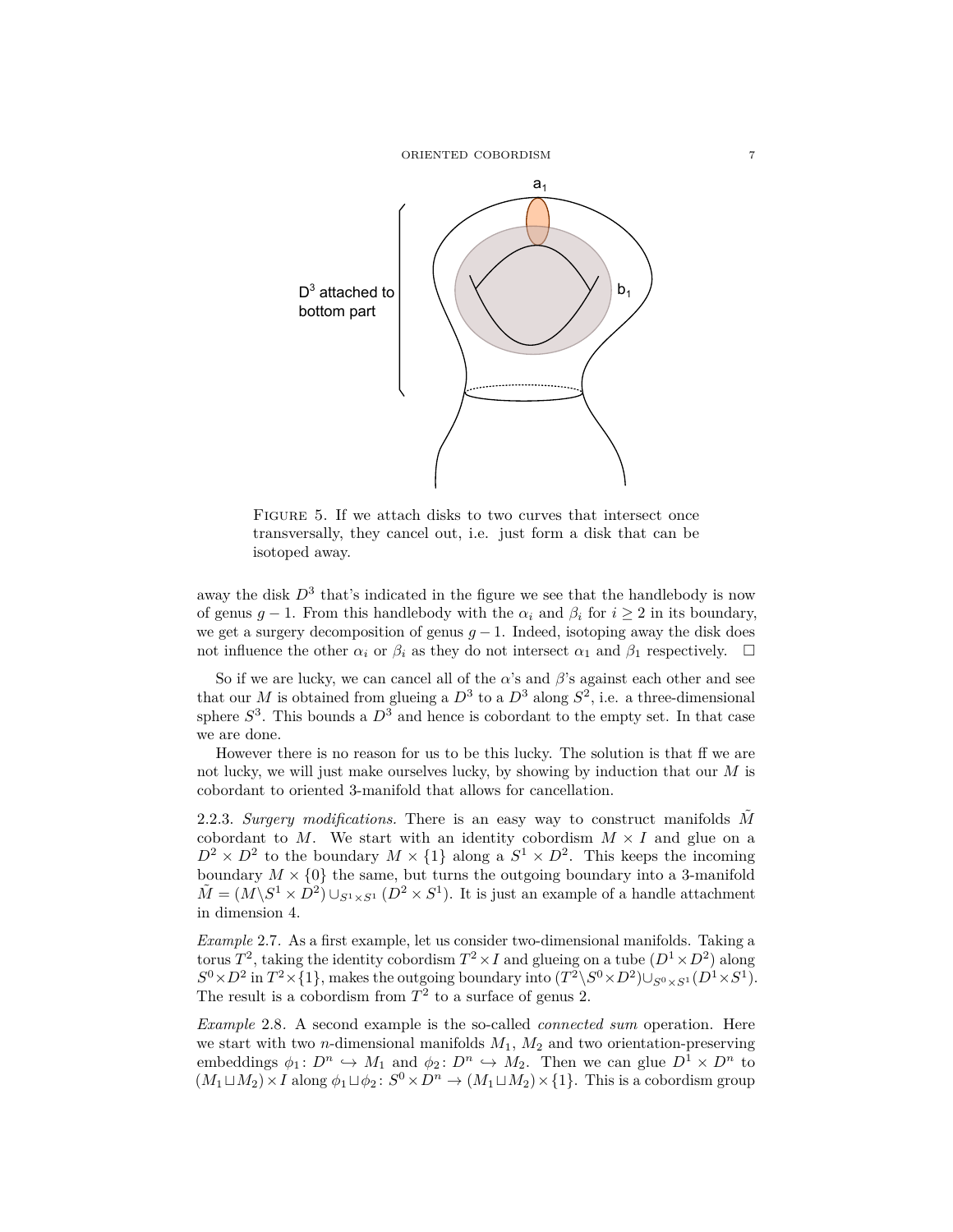$M_1 \sqcup M_2$  to a manifold denoted  $M_1 \# M_2$  and called the *connected sum* of  $M_1$  and  $M_2$  (if  $M_1$  and  $M_2$  were path-connected, it is indeed a path-connected representative of the sum of the cobordism classes). It is given explicitly by removing  $\phi_i(\text{int}(D^n))$ from *M<sup>i</sup>* and identifying the two boundary spheres. A priori it may seem to depend on the choices of  $\phi_1$  and  $\phi_2$ . However, isotopy extension says that as long as  $M_1$ and *M*<sup>2</sup> are path-connected, all choices give the same manifold up to orientation preserving diffeomorphism.

We will consider a special case of this construction, based on another collection *γ* of *g* disjointly embedded curves in  $\Sigma_g$  such that  $\Sigma_g$  cut along the *γ* is a disk. Let's rethink our reconstruction of *M* from a surgery decomposition  $(g, \alpha, \beta)$ . In the thickened version there is a  $\Sigma_g \times I$  in the middle. We think of the  $\gamma$  as lying in  $\Sigma_g \times {\frac{1}{2}}$  and thicken them to a collection of *g* disjoint copies of  $S^1 \times D^2$  in  $\Sigma_g \times (0,1) \subset M$ . If we now start with an identity cobordism  $M \times I$  and do the previous construction *g* times for all the thickened  $\gamma_i$  in  $M \times \{1\}$ , we get a cobordism from *M* to

$$
\tilde{M} = \left(M \setminus \bigcup_{i=1}^{g} (S^1 \times D^2)_{\gamma_i}\right) \cup_{\bigcup_{i=1}^{g} (S^1 \times S^1)_{\gamma_i}} \left(\bigcup_{i=1}^{g} (D^2 \times S^1)_{\gamma_i}\right)
$$

We will describe this manifold  $\tilde{M}$  in terms of  $M(g, \alpha, \gamma)$  and  $M(g, \gamma, \beta)$ .

**Proposition 2.9.** *We have that*

$$
\tilde{M} = M(g, \alpha, \gamma) \# M(g, \gamma, \beta)
$$

*Proof.* We start by cutting  $M \setminus \bigcup_{i=1}^{g} (S^1 \times D^2)_{\gamma_i}$  along the level surface  $\Sigma \times \{\frac{1}{2}\}\$ : we get two components, let's denote by  $M_1$  the one which contains all the disks glued to the  $\alpha_i$  and by  $M_2$  the one which contains all the disks glued to the  $\beta_i$ . Similarly it divides each boundary component  $(S^1 \times S^1)_{\gamma_i}$  into a copy of  $(S^1 \times D^1)_{\gamma_i}$  in both *M*<sub>1</sub> and *M*<sub>2</sub>, where in both cases the image of  $S^1$  is the curve  $\gamma$ . If to these we glue  $(D^2 \times D^1)_{\gamma_i}$  we obtain from  $M_1$  the manifold  $M(g, \alpha, \gamma)$  with one of the disks  $D^3$ missing, leaving an  $S^2$  boundary, and from  $M_2$  the manifold  $M(g, \gamma, \beta)$ , similary with one of the disks  $D^3$  missing. If we now glue both guys together along their common boundary, we exactly obtain  $\tilde{M}$ . But if one has two three-dimensional manifolds, removes a disk  $D^3$  to both and glues the resulting  $S^2$  boundaries together, then this is by definition the connected sum.  $\Box$ 

We can now finish our proof that every path-connected three-dimensional manifold is cobordant to  $S<sup>3</sup>$ , which in turn implies it is cobordant to the empty set.

# **Theorem 2.10.** Every path-connected oriented 3-manifold  $M$  is cobordant to  $S^3$ .

*Proof.* Pick a surgery decomposition  $M(g, \alpha, \beta)$  and set  $r = \min_{i,j} |\alpha_i \cap \beta_j|$  (this is finite as without loss of generality all curves intersect transversally). We will do an induction over *g* and *r*, i.e. assume that the statement is true for (i)  $g' < g$ , and (ii)  $g' = g$  and  $r' < r$ . The case  $g = 0$  must have  $r = 0$  and then we already know we have a sphere.

- **·** If *r* = 1, then by Lemma [2.6](#page-5-1) we have that *M* can be described by a surgery decomposition of genus  $g - 1$  and hence by induction we are done.
- **•** If  $r = 0$ , we'll find a collection of curves  $\gamma$  such that  $|\alpha_1 \cap \gamma_1| = 1$  and  $|\beta_1 \cap \gamma|1| = 1$ . Then *M* is cobordant to  $M(g, \alpha, \gamma) \# M(g, \gamma, \beta)$ , both of which can be given by a surgery decomposition of genus  $q-1$  and by induction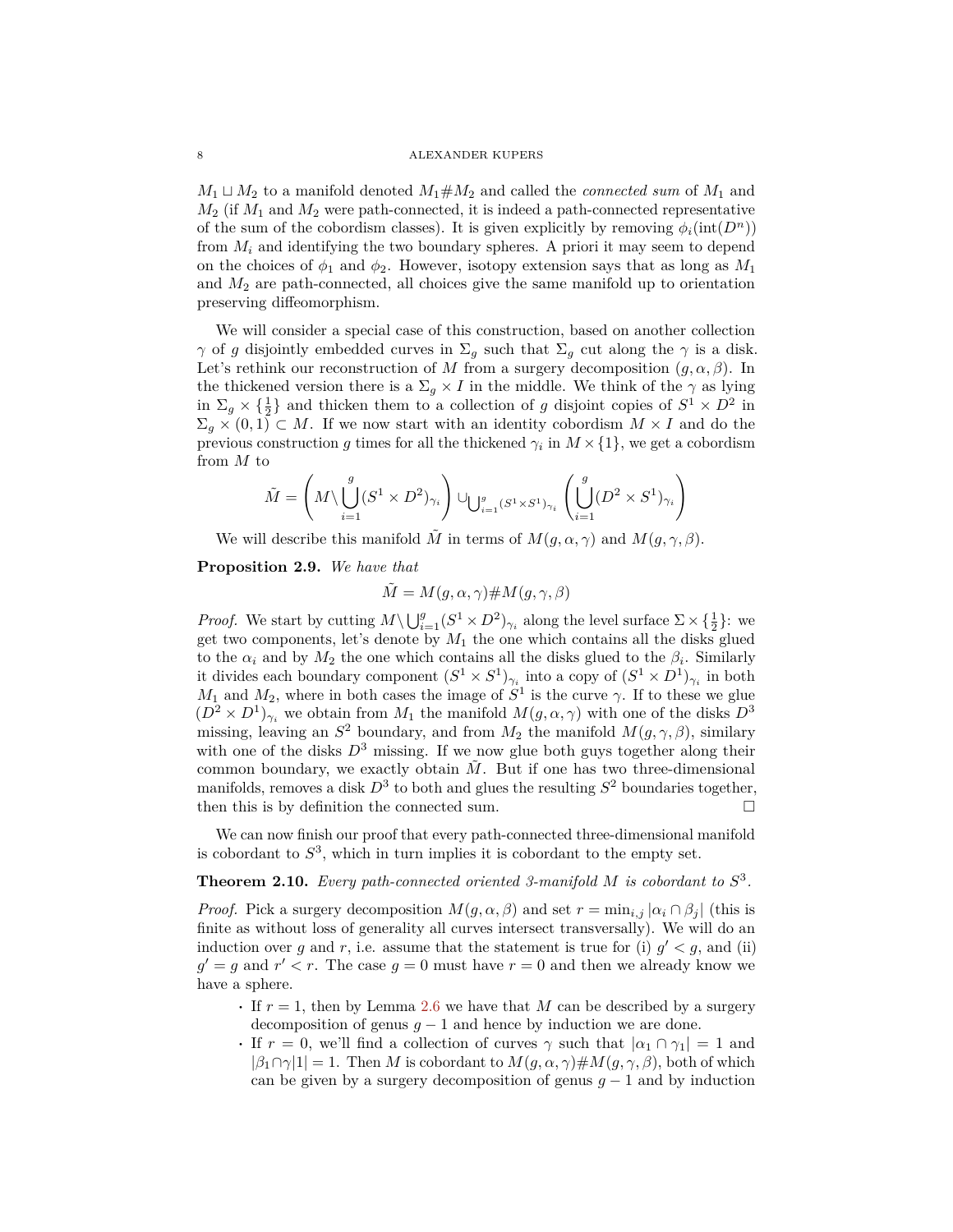

<span id="page-8-0"></span>FIGURE 6. A typical case of the construction of a  $\gamma_1$  intersecting  $\alpha_1$  and  $\beta_1$  in fewer points.

are cobordant to spheres. By taking connected sum of cobordisms, it is not hard to see that then  $M(g, \alpha, \gamma) \# M(g, \gamma, \beta)$  is cobordant to  $S^3 \# S^3 = S^3$ and we are done.

The collection  $\gamma$  is obtained by finding  $\gamma_1$  and then randomly picking additional disjointly embedded  $\gamma_i$  to make the  $\gamma_i$  cut  $\Sigma_q$  into a disk. We cut  $\Sigma_q$  along  $\alpha_1$  and glue in disks to get a surface we denote Σ. If  $\beta_1$  cuts  $\Sigma$  into two path-components, then the disks must lie on opposite sides of  $β_1$  (or  $β_1$  would have cut  $Σ_q$  into two pieces) and we can connect them by an arc that intersects  $\beta_1$  once. This arc corresponds to an embedded curve  $\gamma_1$  in  $\Sigma_g$  that intersects  $\beta_1$  and  $\alpha_1$  once. If  $\beta_1$  does not cut  $\Sigma$  into two path-components, then cut  $\Sigma$  along  $\beta_1$  and glue in disks to obtain a surface  $\Sigma'$  with four disks on it. Connect pair each disk from  $α_1$  with one from  $β_1$ and connect both of these pairs with an arc. These two arcs corresponds to on  $\Sigma_g$  to an embedded curve  $\gamma_1$  that intersects  $\beta_1$  and  $\gamma_1$  once.

**·** Finally, if *r >* 1, then we can assume without loss of generality that  $|a_1 \cap \beta_1| = r$ . We will find a collection of curves  $\gamma$  such that  $|a_1 \cap \gamma_1| < r$ ,  $|\beta_1 \cap \gamma_1|$  *< r*. Then *M* is cobordant to  $M(g, \alpha, \gamma) \# M(g, \gamma, \beta)$ , both of which have smaller *r* and by induction are cobordant to spheres.

To find the collection  $\gamma$ , we again pick  $\gamma_1$  and complete the collection with random  $\gamma_i$ 's. To pick  $\gamma_1$  we note that we can find two adjacent intersection points along  $\beta_1$  with  $\alpha_1$ . Take the arc *x* on  $\beta_1$  between these. Then one of the two arcs  $y, y'$  on  $\alpha_1$  between the intersection points has the property that  $x \cup y$  or  $x \cup y'$  does not cut the surface into two pieces, without loss of generality it is *y*. The curve  $\gamma$  will be obtained by pushing *x* and *y* a bit to the side and connecting them. See figure [6.](#page-8-0)

This concludes our calculation of  $\Omega_3^{\text{SO}}$ . The reader may want to think about the unoriented case.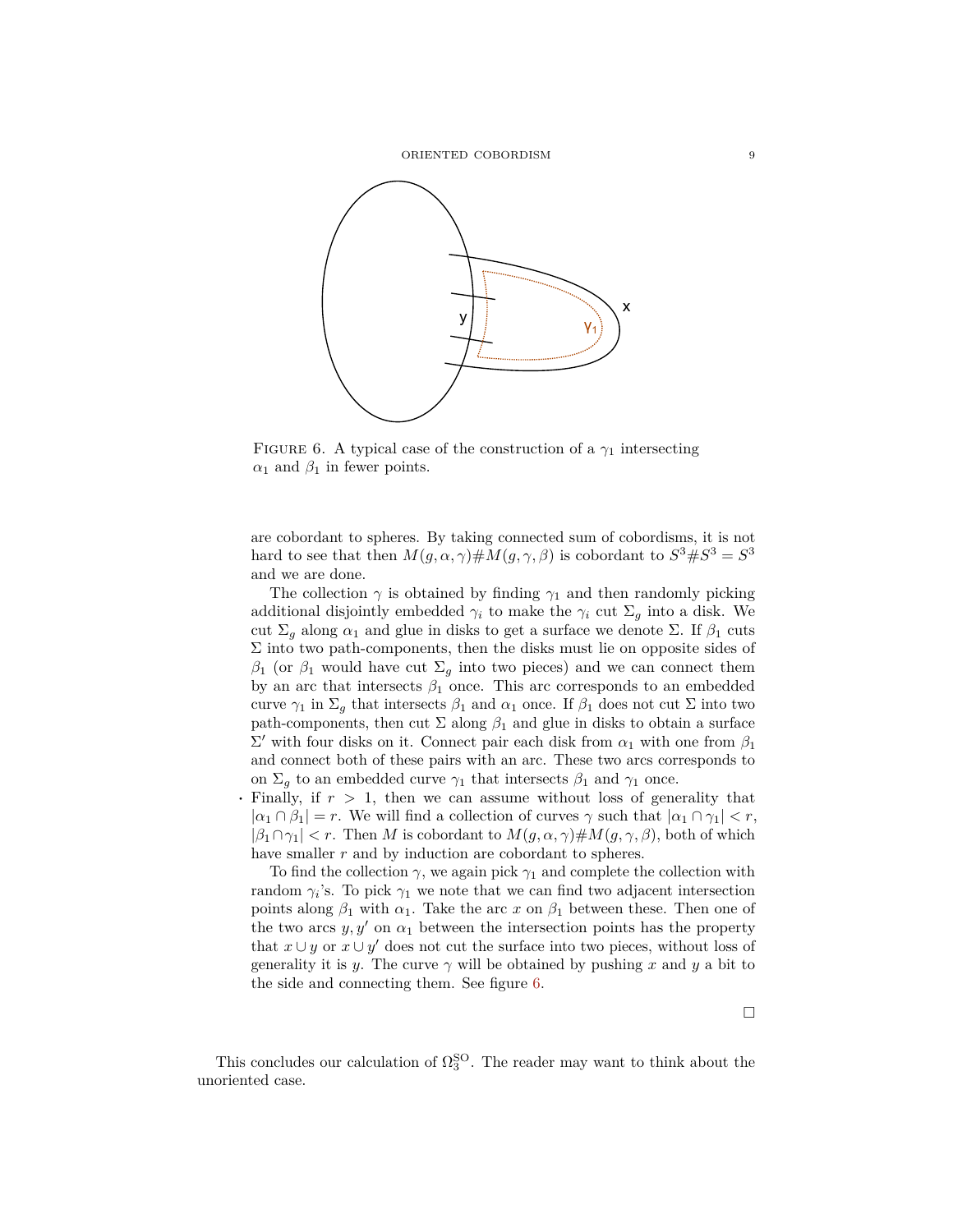2.3. **Signature and the non-triviality of**  $\Omega_4^{\text{SO}}$ **. Until now oriented cobordism** groups have turned out to be quite boring, so we will give an example of nontrivial geometric data that it can detect. To do this, we will define a surjective homomorphism  $\sigma \colon \Omega_4^{SO} \to \mathbb{Z}$  called the signature. It is actually an isomorphism, something that we will see rationally in the next section.

To define the signature, we need to know something about cup products in cohomology. There are several ways to think about these. Most geometrically one can think of cohomology as de Rham cohomology, i.e. closed forms modulo exact forms, and then we define the cup product  $a \cup b$  of  $a = [\alpha]$  and  $b = [\beta]$  as the cohomology class  $[\alpha \land \beta]$ , where  $\land$  is the exterior product of forms. More algebraically one can think of cohomology as coming from maps from the singular simplices to *Z*. Then *a* ∪ *b* for *a* = [*f*] and *b* = [*g*] of degree  $k_1$  and  $k_2$  respectively is given by  $(f \smile g)(\gamma : \Delta^n \rightarrow M) = f(\gamma |_{\Delta^{k_1}})g(\gamma |_{\Delta^{k_2}})$  where the first restriction is to the first face of dimension  $k_1$  and the second restriction is to the last face of dimension  $k_2$ .

**Theorem 2.11** (Poincaré duality in middle dimension). Let M be a path-connected *oriented manifold of even dimension* 2*d with empty boundary. Then the cup product induces a non-degenerate bilinear form*

$$
H^d(M; \mathbb{R}) \otimes H^d(M; \mathbb{R}) \to H^{2d}(M; \mathbb{R}) \cong \mathbb{R}
$$

*which is symmetric if d is even and skew-symmetric if d is odd.*

In the case that *d* is even, i.e. the dimension of the manifold is divisible by 4, the symmetry tells us that the eigenvalues of the matrix representing the bilinear form are real. Non-degeneracy tells us they are non-zero. The *signature*  $\sigma(M)$  of *M* is the signature of this bilinear form: the number of positive eigenvalues minus the number of negative eigenvalues. We can extend this to manifolds which are not path-connected by

$$
\sigma(M_1 \sqcup M_2) = \sigma(M_1) + \sigma(M_2).
$$

Let us now specialize to the case of 4-dimensional manifolds. The signature extends easily to oriented 4-dimensional manifolds that are not connected by taking the sum of the signatures of each of the components. This makes  $\sigma$  a homomorphism  $\Omega_4^{\text{SO}} \to \mathbb{Z}$ , if it is well-defined, which we prove in the following lemma:

**Lemma 2.12.** *If M*<sup>1</sup> *and M*<sup>2</sup> *are cobordant* 4*-dimensional oriented manifolds, then*  $\sigma(M_1) = \sigma(M_2)$ .

*Proof.* It is enough to prove that the signature of  $M_1 \sqcup -M_2$  is zero, where  $-M_2$ is  $M_2$  with the opposite orientation. Take a cobordism W from  $M_1$  and  $M_2$  and consider it as a manifold with boundary  $M = M_1 \sqcup -M_2$ . For simplicity we suppose that  $M_1$ ,  $M_2$  and *W* are path-connected and we will prove that  $\sigma(M) = 0$ .

The fundamental diagram in our argument is the following one, which by relative Poincaré duality is commutative and has exact rows

$$
\cdots \longrightarrow H^{2}(W; \mathbb{R}) \xrightarrow{f^{*}} H^{2}(M; \mathbb{R}) \xrightarrow{\delta^{*}} H^{3}(W, M; \mathbb{R}) \longrightarrow \cdots
$$

$$
\cong \begin{vmatrix} \vdots \\ \vdots \\ \vdots \\ \vdots \\ \vdots \\ \vdots \end{vmatrix} \cong \begin{vmatrix} \vdots \\ \vdots \\ \vdots \\ \vdots \\ \vdots \\ \vdots \end{vmatrix} \cong \begin{vmatrix} \vdots \\ \vdots \\ \vdots \\ \vdots \\ \vdots \\ \vdots \end{vmatrix} \cong \begin{vmatrix} \vdots \\ \vdots \\ \vdots \\ \vdots \\ \vdots \end{vmatrix} \longrightarrow \cdots
$$

Let *f* be the inclusion of *M* into *W*. We start by noting that the bilinear form, which denote by  $\langle -, - \rangle$ , vanishes on  $f^*(H^2(W))$  in  $H^2(M)$ . To see this we write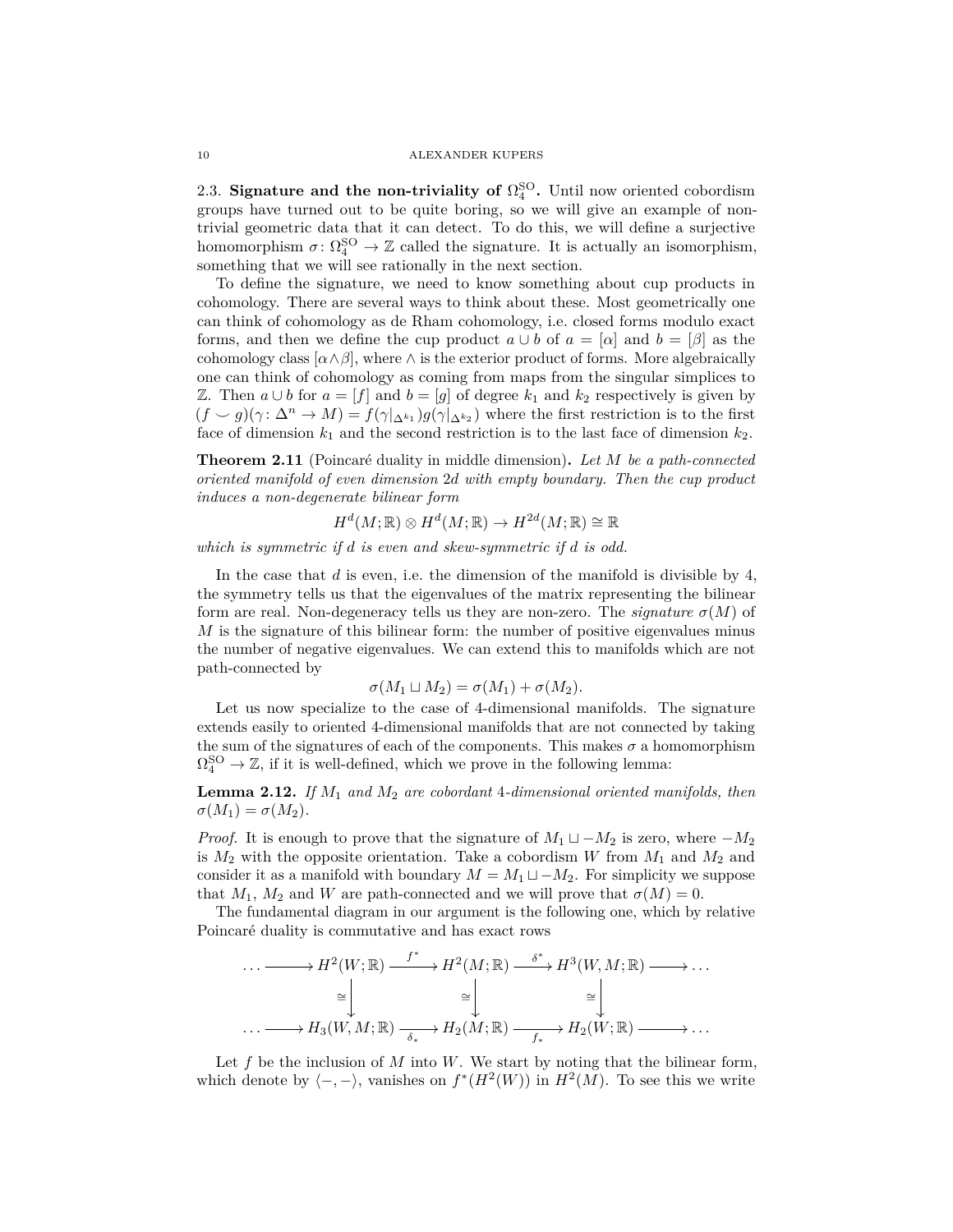[*M*] for the fundamental class of *M* and [*W, M*] for the relative fundamental class of *W*. Then we have that

$$
\langle f^*a \cup f^*b, [M] \rangle = \langle f^*(a \cup b), [M] \rangle = \langle f^*(a \cup b), \delta_*[W, M] \rangle
$$
  
=  $\langle \delta^* f^*(a \cup b), [W, M] \rangle = \langle 0, [W, M] \rangle$ 

where in order we used naturality of the cup product, (relative) fundamental classes and the cap product, followed by exactness of the top row of the diagram.

We will now prove that  $\dim H^2(M;\mathbb{R}) = 2 \dim f^*(H^2(W;\mathbb{R}))$ . To do this we note that

$$
\dim H^2(M) = \dim f^*(H^2(W; \mathbb{R})) + \dim \ker (\delta^*)^{\perp}
$$

By the diagram  $\ker(\delta^*)^{\perp}$  is isomorphic to  $\ker(f_*)^{\perp}$  and by considering the following commutative duality diagram coming from the universal coefficient theorem

$$
H^2(W; \mathbb{R}) \xrightarrow{f^*} H^2(M; \mathbb{R})
$$
  
\n
$$
\cong \bigcup_{\mathcal{H}_2(W; \mathbb{R})} \bigcup_{\substack{\longleftarrow \\ f_*}} H_2(M; \mathbb{R})
$$

we see that  $\ker(f_*)^{\perp}$  is isomorphic to  $\text{im}(f^*)$ .

Now the proof is straightforward. Diagonalize the matrix for the bilinear form to get a decomposition  $H^2(M; \mathbb{R}) = P \oplus N$ , where P is the subspace on which the bilinear form is positive definite and  $N$  is the subspace on which it is negative definite. We claim these have the same dimension. For suppose that say *P* has dimension  $\geq \frac{1}{2} \dim H^2(M; \mathbb{R}) + 1 = \dim f^*(H^2(W; \mathbb{R})) + 1$ , then  $f^*(H^2(W; \mathbb{R}))$  and *P* must intersect in a subspace of dimension at least 1 and hence the bilinear form can not vanish on  $f^*(H^2(W;\mathbb{R}))$ . This gives a contradiction and thus *P* and *N* have the same dimension, which implies that the signature of *M* is zero.

So to check that  $\sigma$  is surjective, we just need to find a 4-dimensional oriented manifold with signature 1.

# **Lemma 2.13.** *With its standard orientation,*  $\sigma(\mathbb{C}P^2) = 1$ *.*

*Proof.* To see it is non-zero, one simply needs to compute that  $H^2(\mathbb{C}P^2) = \mathbb{Z}$ , for example using the standard cell decomposition with a single cell in degrees 0*,* 2*,* 4. Let *x* be the generator in degree 2, then by Poincaré duality we can't have  $x \cup x = 0$ and hence the bilinear form used in the signature is non-zero. To see that the signature is 1 instead of  $-1$ , one need to compute that the cohomology ring is in fact isomorphic to  $\mathbb{Z}[x]/(x^3)$ ).

# **Corollary 2.14.**  $\Omega_4^{\text{SO}}$  surjects onto  $\mathbb{Z}$ .

## 3. Thom's calculation of the rational oriented cobordism groups

So what is  $\Omega_*^{SO}$  in general? Since the signature is an interesting invariant of 4-dimensional manifolds, this is an interesting question to answer. In this section we will describe the rational answer using an additional ring structure on  $\Omega_*^{\text{SO}}$  and then sketch its proof using the Pontryagin-Thom construction.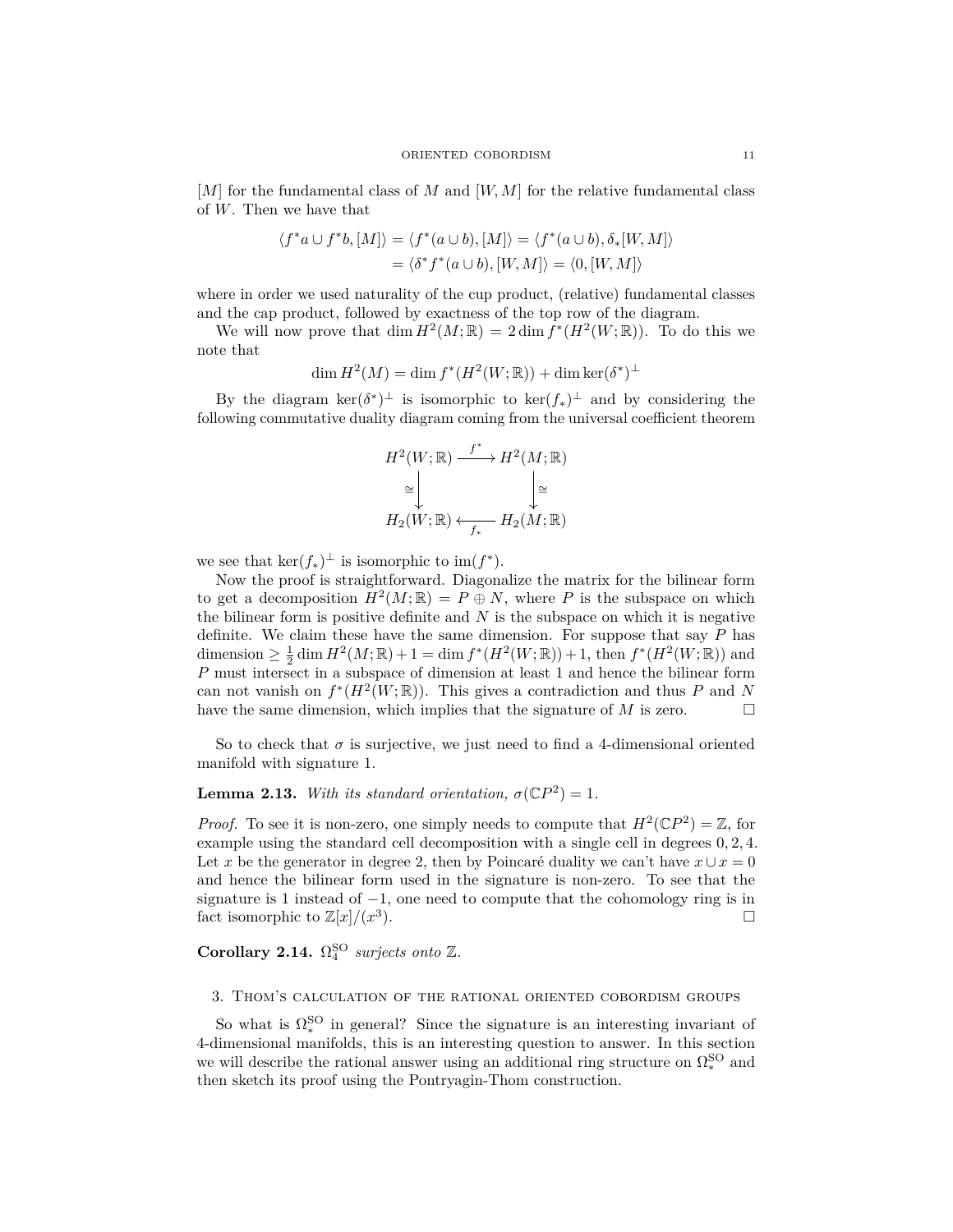3.1. **The oriented cobordism ring.** A basic operation on oriented manifolds which we mentioned before, is taking Cartesian products of these, and such a product has a canonical orientation. We want to import this structure to the oriented cobordism groups. If everything works out, a *k*-dimensional oriented manifold *M* and an *l*-dimensional oriented manifold *N* give us a  $(k+l)$ -dimensional oriented manifold  $M \times N$ , so we expect to get a graded commutative ring structure on  $\Omega_*^{SO}$  (the sign comes in when one defines the orientation of a product of oriented manifolds). The only thing we need to check is that this is independent of the choice of representatives of the cobordism classes.

**Lemma 3.1.** *If M is cobordant to*  $M'$  *and*  $N$  *is cobordant to*  $N'$ *, then*  $M \times N$  *is cobordant to*  $M' \times N'$ .

*Proof.* If *N* is cobordant to *N*<sup> $\prime$ </sup> by *W* and *M* is cobordant to *M*<sup> $\prime$ </sup> by *V*, then  $W \times N$ is a cobordism from  $M \times N$  to  $M' \times N$  and  $M' \times V$  is a cobordism from  $M' \times N$ to  $M' \times N'$ . Thus  $M \times N$  and  $M' \times N'$  are cobordant.

Hence the product structure is well defined. Thom calculated the oriented cobordism ring. As is customary, we want to split the data into its free and primary parts by taking the tensor product with  $\mathbb{Q}$  or  $\mathbb{F}_p$  respectively. In this note, we will just look at the rational part and that case the result is as follows.

**Theorem 3.2** (Thom)**.** *We have an isomorphism of rings*

 $\Omega_*^{\text{SO}} \otimes \mathbb{Q} \cong \mathbb{Q}[x_{4i} \mid i \geq 1]$ 

*with*  $|x_{4i}| = 4i$ *. Furthermore*  $x_{4i}$  *is a non-zero multiple of*  $\mathbb{C}P^{2n}$ *.* 

*Remark* 3.3. The complex projective spaces  $\mathbb{C}P^{2n}$  do not generate the oriented cobordism ring integrally. However, Wall has constructed more complicated generators for the integral case.

Note that the oriented cobordism ring is concentrated in degrees divisible by four. This implies that, for example, for every five-dimensional oriented manifold *M* there exists an integer  $N \geq 1$  such that  $\bigsqcup_N M$  bounds a six-dimensional oriented manifold. We must have  $N > 1$  when the five-dimensional oriented manifold represents a non-zero torsion class in the cobordism group.

Also note that our calculation of the signature shows that the homomorphism  $\sigma \colon \Omega_4^{\text{SO}} \otimes \mathbb{Q} \to \mathbb{Q}$  is an isomorphism. However, it is more natural to use that the Pontryagin numbers as maps  $\Omega_*^{SO}\otimes\mathbb{Q}\to\mathbb{Q}$  which distinguish all cobordism classes. These Pontryagin classes are geometrically constructed characteristic classes  $p_i(M) \in H^{4i}(M; \mathbb{Q})$ , which can be multiplied to  $p_I(M) = \prod_{i \in I} p_i(M)$ . These distinguish all the cobordism classes up to torsion, in the sense that if we consider all ordered non-decreasing tuples *I* of positive integers with  $\sum_{i \in I} i = n$  given by

$$
\Omega_{4n}^{\text{SO}} \ni M \mapsto \langle p_I(M), [M] \rangle \in \mathbb{Q}
$$

we get a basis for the dual space to  $\Omega_{4n}^{\text{SO}} \otimes \mathbb{Q}$ . Part of this statement is that the Pontryagin numbers are invariant under oriented cobordism.

The reader can now continue with a sketch of Thom's calculation or take the calculation of the oriented cobordism ring on faith and skip to the next section about the Hirzebruch signature theorem,. This theorem tells one how to compute the signature of a 4*n*-dimensional manifold in terms of its Pontryagin numbers.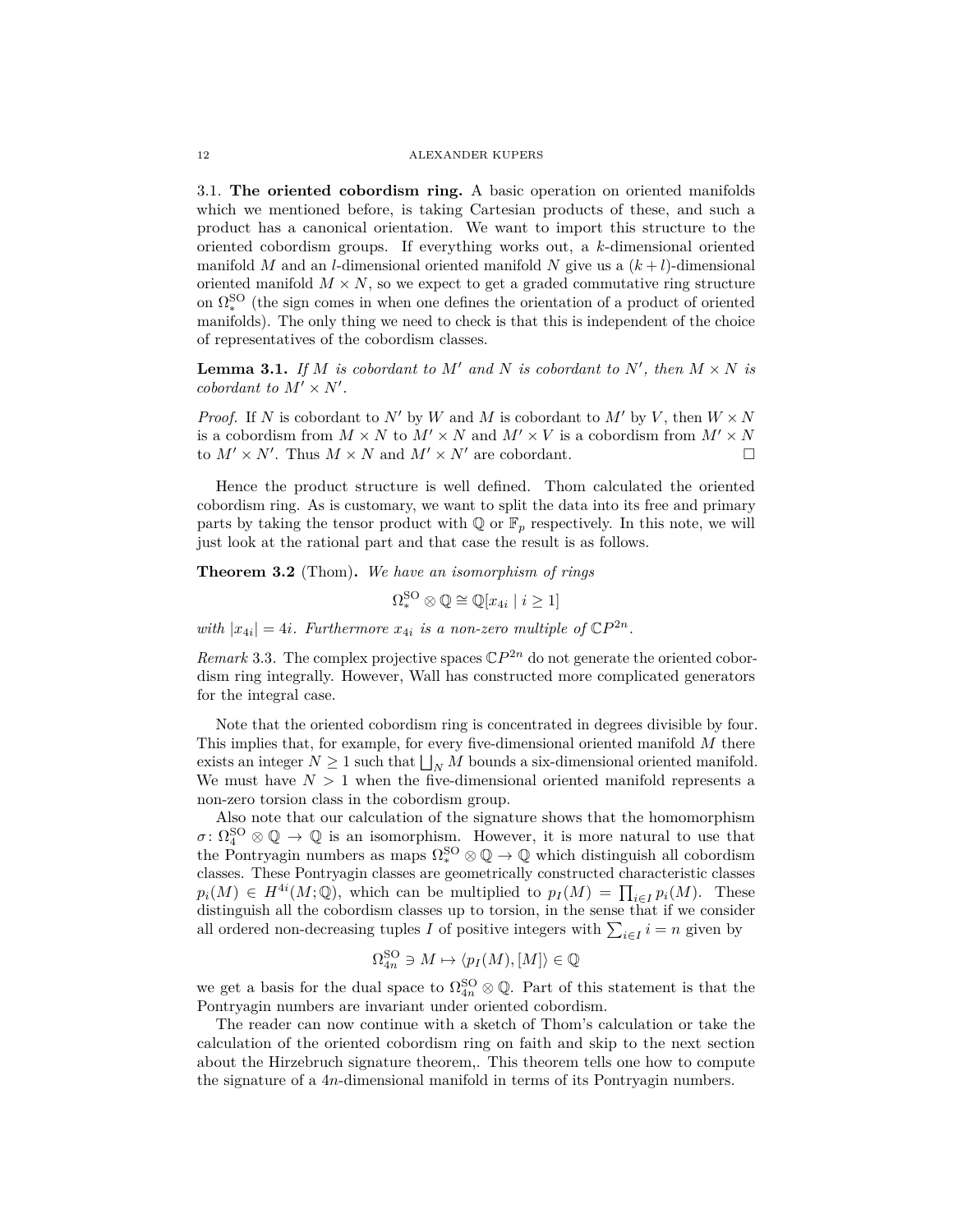3.2. **The Pontryagin-Thom construction.** To compute the oriented cobordism ring, we do one of the few things an algebraic topologists can do: convert the problem into computing homotopy groups of some object. This object will be a spectrum. One should think of this a space up to suspension or roughly equivalently an infinite loop space:

**Definition 3.4.** A (naive) *spectrum E* is a sequence  ${E_n}_{n>0}$  of pointed spaces together with structure maps  $\Sigma E_n \to E_{n+1}$  or equivalently  $E_n \to \Omega E_{n+1}$ .

A map of spectra  $E \to F$  is a sequence of pointed maps  $E_n \to F_n$  compatible with the structure maps. A weak equivalence of spectra is defined as a map inducing an isomorphism on stable homotopy groups: these are the homotopy groups of spectra discussed earlier and they are defined as

$$
\pi_i^s E := \text{colim}_{k \to \infty} \pi_k E_{k+i}.
$$

To explain our previous remark about infinite loop spaces, we note that every spectrum is weakly equivalent to an  $\Omega$ -spectum, i.e. a spectrum such that all the maps  $E_n \to \Omega E_{n+1}$  are weak equivalences.

*Example* 3.5*.* For any pointed space *X* we may define the *suspension spectrum*  $\Sigma^{\infty} X$ :  $(\Sigma^{\infty} X)_n = \Sigma^n X$  and the structure maps  $\Sigma \Sigma^n X \to \Sigma^{n+1} X$  are the identity. A good example of a suspension spectrum is the *sphere spectrum* S, which is the suspension spectrum of *S* 0 . Its homotopy groups are the stable homotopy groups of spheres.

Thom's theorem expresses  $\Omega_*^{SO}$  as homotopy groups of the *Thom spectrum MSO*. To define this we introduce the Thom space of a finite-dimensional vector bundle *ξ* over a compact space *B*. This is simply the one-point compactification of the total space of *ξ*:

$$
\mathrm{Thom}(\xi) \coloneqq \xi \cup \{\infty\}
$$

If *B* is not compact, one takes the one-point compactification of each fiber of *ξ* and identifies all the points at infinity to a single point. The classifying space *BSO*(*n*) for *n*-dimensional oriented real vector bundles is the universal example of a space with a finite-dimensional vector bundle over it: the universal bundle  $\xi_n$ , which is *n*-dimensional, real, and oriented. Every other *n*-dimensional real oriented vector bundle over some space *B* is obtained by pullback along some map  $f: B \to BSO(n)$ . It is not surprising that if Thom spaces are interesting at all,  $\text{Thom}(\xi_n)$  is the most interesting. Note that there is a natural map  $\text{Thom}(f^*\xi_n) \to \text{Thom}(\xi_{n+1})$ .

**Definition 3.6.** The *Thom spectrum MSO* is given by  $MSO_n := \text{Thom}(\xi_n)$ . The structure maps are induced by the inclusion  $BSO(n) \rightarrow BSO(n+1)$ , since the pullback of  $\xi_{n+1}$  is  $\xi_n \oplus \mathbb{R}$  and Thom( $\xi_n \oplus \mathbb{R}$ ) ≅  $\Sigma$ Thom( $\xi_n$ ).

We can now state Thom's theorem.

**Theorem 3.7** (Thom)**.** *We have an isomorphism of rings*

$$
\Omega_*^{\rm SO}\cong\pi_*(MSO)
$$

*Sketch of proof.* We will just describe two maps

 $\Omega_n^{\text{SO}} \to \pi_n(MSO)$  and  $\pi_n(MSO) \to \Omega_n^{\text{SO}}$ 

and leave it to the reader or the references to check that these are mutually inverse and ring homomorphisms.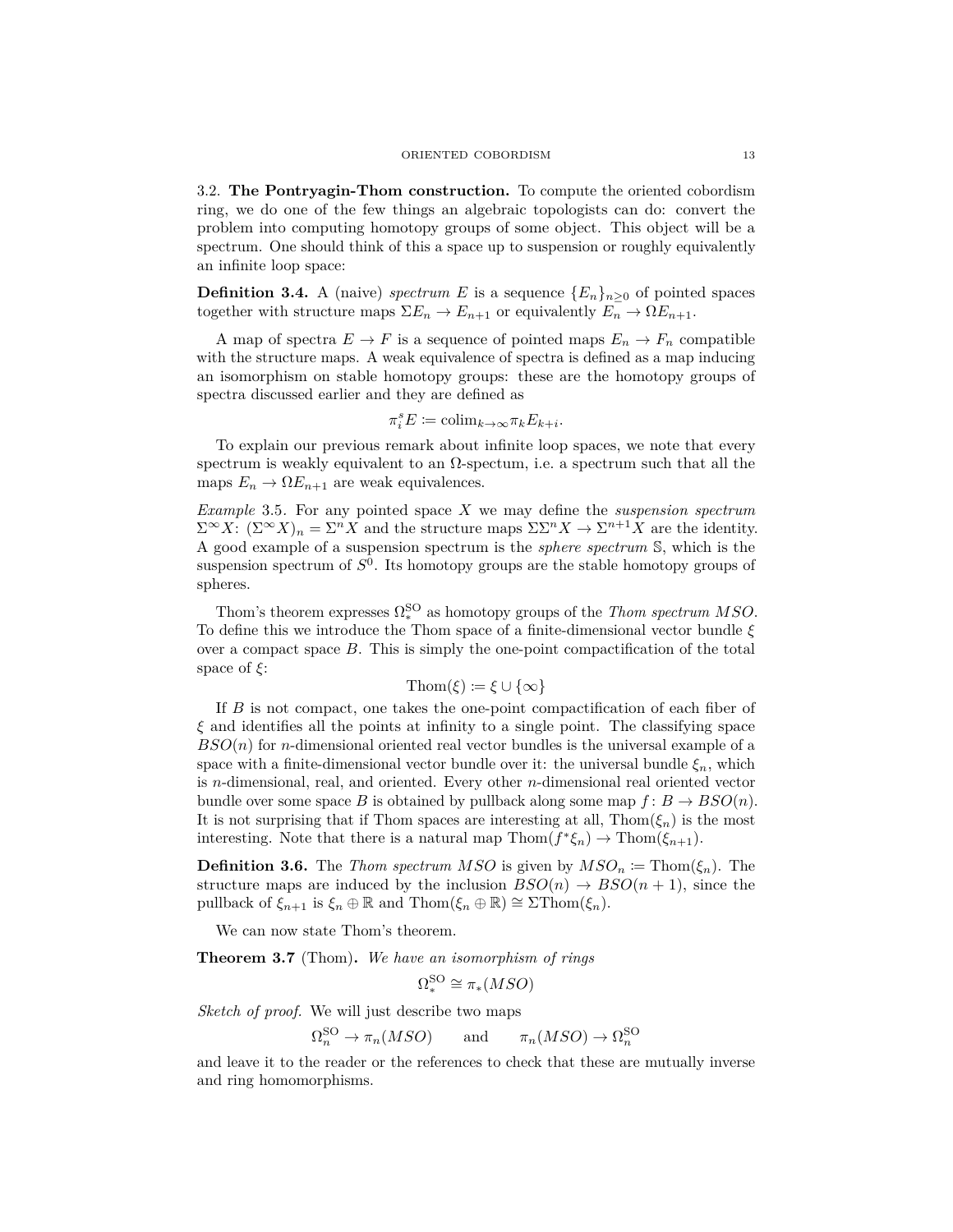Let's start with the map  $\Omega_n^{\text{SO}} \to \pi_n(MSO)$ , which is called the *Pontryagin*-*Thom construction*. The star here is the normal bundle. If we take an oriented *n*-dimensional manifold *M*, we can embed it into some  $\mathbb{R}^{n+k}$  by the Whitney embedding theorem and it has a *k*-dimensional normal bundle *ν* there. The tubular neighborhood theorem gives an embedding  $\nu \hookrightarrow \mathbb{R}^{n+k}$  such that the restriction to the zero-section is the embedding of *M* into  $\mathbb{R}^{n+k}$ . Note that if we collapse the complement of the image of  $\nu$  to a point, we get something that is homeomorphic to the Thom space of  $\nu$  and we can extend this collapse map to the point at  $\infty$  in  $\mathbb{R}^{n+k}$  by sending it to  $\{\infty\}$  in Thom(*v*). Now consider the following sequence of maps

$$
S^{n+k} = \mathbb{R}^{n+k} \cup \{\infty\} \to \mathbb{R}^{n+k}/(\mathbb{R}^{n+k}\setminus \text{im}(\nu)) = \text{Thom}(\nu) \to \text{Thom}(\xi_k)
$$

where only the last map remains to be explained: it is the map induced by a classifying map  $M \to BSO(k)$  for *ν*. Passing to homotopy classes gives us an element in  $\pi_{n+k}(MSO_k)$  and hence in  $\pi_n(MSO)$ .

We must check that is independent of the choice of embedding, tubular neighborhood and classifying map. The latter two are easy: every two tubular neighborhoods are isotopic and every two classifying maps are homotopic, hence the two induced maps  $S^{n+k} \to \text{Thom}(\xi_k)$  are homotopic. To check that our construction does not depend on the choice of embedding, one notes that if we use the standard embedding of  $\mathbb{R}^{n+k}$  into  $\mathbb{R}^{n+k+1}$ , the same construction gives an element of  $\pi_{n+k+1}(MSO_{k+1})$ that equal to the image of our original element of  $\pi_{n+k}(MSO_k)$  under suspension. Hence we can assume that the two embeddings are into the same  $\mathbb{R}^{n+k}$  and that  $k \geq n+1$ . In that case any two embeddings are isotopic and the induced maps homotopic. Applying the same construction to a cobordism between two manifolds gives a homotopy between their corresponding elements of  $\pi_n(MSO)$ , so this construction factors over  $\Omega_n^{\text{SO}}$ .

For the map  $\pi_n(MSO) \to \Omega_n^{SO}$  we will use transversality. Any element of  $\pi_n(MSO)$  is represented by some map  $S^{n+k} \to MSO_k$  for  $k \geq n+1$ . By compactness, the latter factors through Thom( $\xi_{k,l}$ ) for some sufficiently large *l*, where  $\xi_{k,l}$ is the canonical *k*-dimensional vector bundle over the Grassmannian of oriented *k*-planes in  $\mathbb{R}^l$ . Because  $k \geq n+1$ , we can assume the map from  $S^{n+k}$  is smooth and by transversality we can assume it transverse to the zero-section. Thus we obtain a smooth map from an open subset of  $\mathbb{R}^{n+k}$  (the complement of the inverse image of the point at  $\infty$  in the Thom space) to the total space the total space of the canonical vector bundle, both manifolds. This map is transverse to the zero section, a codimension *k* submanifold. The inverse image of the zero-section is then a *n*-dimensional manifold  $M \subset \mathbb{R}^{n+k}$ , which can be shown to be canonically oriented.

This is independent of the choices made: the representative map  $S^{n+k} \to MSO_k$ and the perturbation of this. Increasing *k* just increases the dimension of the Euclidean space *M* is embedded in. Picking two different homotopic representatives gives by a similar transversality argument a cobordism between the two manifolds, as does a different perturbation of the map.

3.3. **The rational homotopy groups of** *MSO***.** The computation of the rational homotopy groups of *MSO* is surprisingly easy, given several standard results in algebraic topology.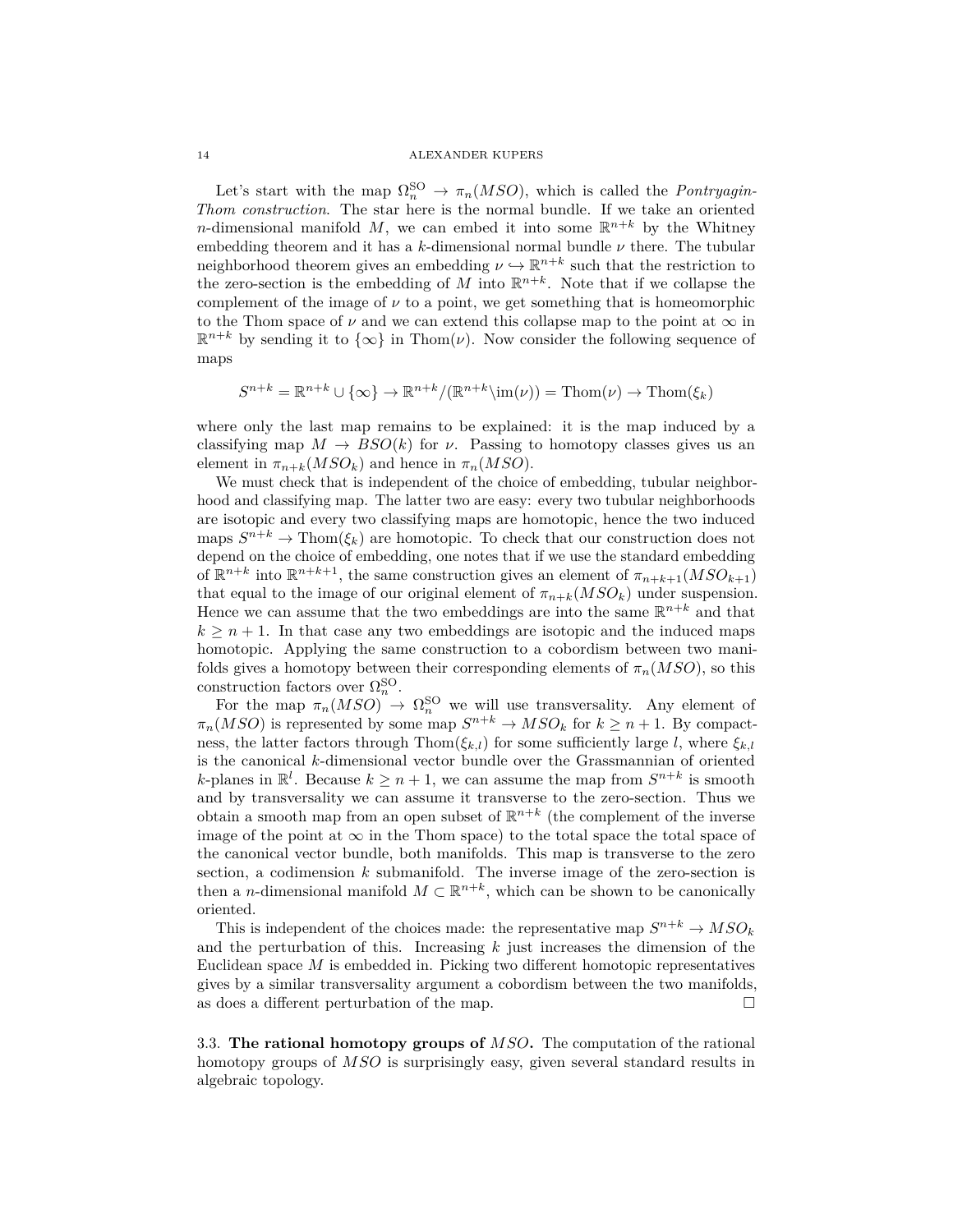<span id="page-14-0"></span>**Proposition 3.8.** *We have that*

$$
\pi_*(MSO) \otimes \mathbb{Q} \cong H_*(MSO; \mathbb{Q}) \cong H_*(BSO; \mathbb{Q}) \cong \mathbb{Q}[p_i \mid i \geq 1]
$$

*where the p<sup>i</sup> of degree* 4*i are the Pontryagin classes mentioned before.*

One of the terms in this sequence of equalities has not been defined yet: the stable rational homology groups  $H_i(MSO; \mathbb{Q}) \coloneqq \text{colim}_{k \to \infty} H_{i+k}(MSO(k); \mathbb{Q}).$ 

*Proof.* We will start by proving that the Hurewicz map induces an isomorphism

 $\operatorname{colim}_{k\to\infty}\pi_{i+k}(MSO(k))\otimes\mathbb{Q}\cong \operatorname{colim}_{k\to\infty}H_{i+k}(MSO(k);\mathbb{Q}).$ 

To prove this, note that the natural map  $S^n_{\mathbb{Q}} \to K(\mathbb{Q}, n)$  is either a weak equivalence or (2*n* − 2)-connected depending on whether *n* is odd or even; this is a result of Serre. We conclude that that if *X* is *k*-connected, then  $\pi_i(X) \otimes \mathbb{Q} \to \tilde{H}_i(X; \mathbb{Q})$  is an isomorphism in degrees  $0 \leq i \leq 2k-2$ . We remarked before  $MSO(k)$  is *k*-connected, so  $\pi_{i+k}(MSO(k)) \otimes \mathbb{Q} = H_{i+k}(MSO(k); \mathbb{Q})$  for  $0 \leq i \leq k-2$ . As  $k \to \infty$ , we get the first isomorphism in the statement of the theorem.

Next we use that  $H_{i+k}(MSO(k); \mathbb{Q}) = H_i(BSO(k); \mathbb{Q})$  by the Thom isomorphism. Since the inclusion  $BSO(k) \rightarrow BSO$  is *k*-connected, we have that  $H_i(BSO(k); \mathbb{Q}) =$  $H_i(BSO;\mathbb{Q})$  for *k* sufficiently large, proving the second isomorphism. The final isomorphism is a standard computation, e.g. by noting that direct sums makes *BSO* into an *H*-space and its rational homotopy groups are Q in positive degrees divisible by 4 by Bott periodicity, so that the rational cohomology of *BSO* by the Milnor–Moore theorem is that free graded-commutative algebra on generators in positive degrees divisible by 4.  $\Box$ 

## 4. The Hirzebruch signature theorem

We will now explain a classical application of the computation of the oriented cobordism groups: a formula of the signature of a 4*n*-dimensional manifold in terms of its Pontryagin numbers. This is a result by Hirzebruch, explained nicely in [\[Hir66\]](#page-18-6). To set it up, note that any homomorphism

$$
\Omega_{4n}^{{\rm SO}}\otimes \mathbb{Q}\longrightarrow \mathbb{Q}
$$

can be written as a linear combination of Pontryagin numbers, as they span the dual space to  $\Omega_{4n}^{\text{SO}} \otimes \mathbb{Q}$ . We can find the coefficients by evaluating our map on products of  $\mathbb{C}P^{2n}$ 's. If the map actually comes from a ring homomorphism

$$
\Omega^\mathrm{SO}_* \otimes \mathbb{Q} \longrightarrow \mathbb{Q}
$$

its value is actually determined by its value on the  $\mathbb{C}P^{2n}$ 's, as these represent multiplicative generators.

The application we have in mind is the signature. We previously only defined it for 4-dimensional manifolds, but the same construction can be used to give a homomorphism  $\sigma: \Omega_{4n}^{SO} \to \mathbb{Z}$  for all  $n \geq 1$ . Using the Künneth formula one may prove that

$$
\sigma(M \times N) = \sigma(M)\sigma(N),
$$

so the signature is a ring homomorphism. We will find the coefficients for its expression in terms of Pontryagin numbers in this section, but only after defining genera in general.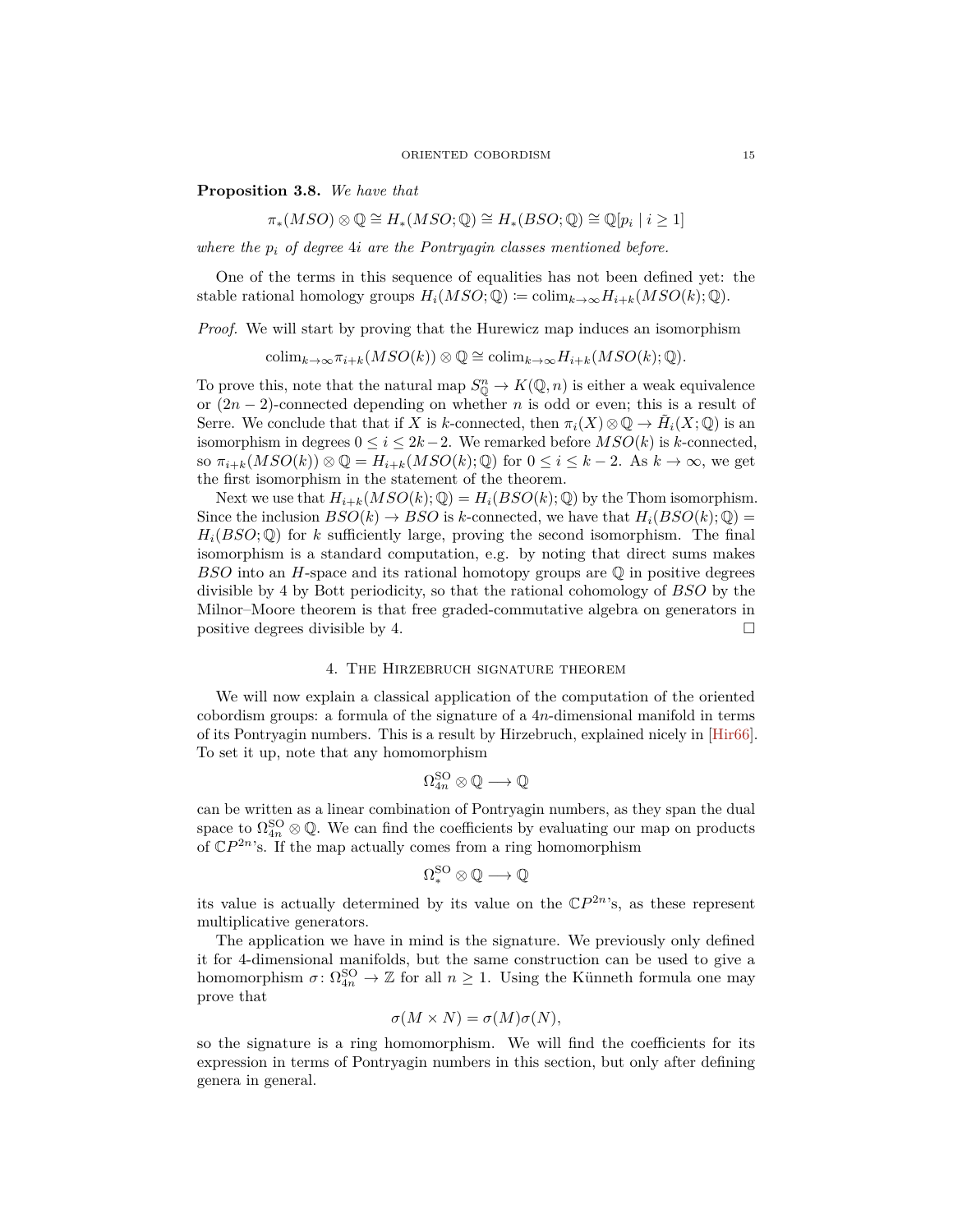4.1. **Genera and the** *L***-genus as an example.** We start with the definition of a genus, directly copying the properties of the signature.

**Definition 4.1.** A genus  $\phi$  with values in a ring R is a homomorphism of R-modules

$$
\phi \colon \Omega_*^{\text{SO}} \otimes R \longrightarrow R
$$

In the case where 2 is invertible in *R*, we have that  $\Omega_*^{SO} \otimes R = R[p_i \mid i \geq 1]$ (this follows from the fact that the only torsion is *H*∗(*BSO*) is 2-torsion). Under this condition we will give a general construction of a genus from a power series  $Q(t) = \in R[[t]]$  with leading coefficient 1.

Let's first think about how we would go about obtaining a genus from a formal power series. Our goal will be to find some polynomial expression  $P_n^Q(z_1, \ldots, z_n)$ obtained from the power series such that if we substitute Pontryagin numbers of *M* for a monomial  $z_I$ —that is, take  $z_I = \langle p_I(M), [M] \rangle$ —we get the value of our genus on *M*. Since  $\langle p_I(M), [M] \rangle$  is additive under disjoint union, this is an additive homomorphism.

Thus the main restriction on the  $P_n^Q$ 's is that they have to be compatible with cartesian product. For this we need to use the product formula, which says that (if 2 is invertible)  $p(E \oplus F) = p(E) \cup p(F)$  for the total Pontraygin class

$$
p(E) := 1 + \sum_{i=1}^{\infty} p_i(E).
$$

Specializing to tangent bundles of manifolds we obtain  $p(M \times N) = p(M) \cup p(N)$ . It turns out to be useful to package the  $P_n^Q$  into a single expression  $1 + \sum_{n=1}^{\infty} P_n^Q$ . We then conclude that our  $P^Q$  must satisfy that if

$$
1 + \sum_{i=1}^{\infty} z_i t^i = (1 + \sum_{i=1}^{\infty} x_i t^i)(1 + \sum_{i=1}^{\infty} w_i t^i)
$$

then we must have

$$
P^Q(z) = P^Q(x)P^Q(w).
$$

Let us now give the definition of  $P_n^Q$  in a way that forces  $P^Q(z) = P^Q(x)P^Q(w)$ . We write the coefficients of  $Q$  by  $q_i$ . We define for a sequence  $I$  of numbers  $i_1 \leq \ldots \leq i_k$  with  $\sum i_j = n$  the element  $Q(I)$  to be  $\prod_{j=1}^k q_{i_j}$ . Furthermore we define a polynomial  $s_I(z_1, \ldots, z_n)$  to be the unique polynomial such that  $s_I(\sigma_1(t), \ldots, \sigma_n(t)) = \sum t^I$ , where the  $\sigma_i$  are the elementary symmetric polynomials and the sum is over distinct permutations of the indices of the *t<sup>i</sup>* . These polynomials satisfy  $\sum_{I} s_I(z) = \sum_{I_1 \cup I_2 = I} s_{I_1}(x) s_{I_2}(w)$ . We then define

$$
P_n^Q \coloneqq \sum_I Q(I)s_I(z_1,\ldots,z_n)
$$

It is now easy to check that  $P^Q(z) = P^Q(x)P^Q(w)$  and we have thus defined a genus which we call  $\phi_Q$  by defining for a 4*n*-dimensional manifold *M* 

$$
\phi_Q(M) \coloneqq P_n^Q(\langle p_I(M), [M] \rangle) = \langle P_n^Q(p_1(M), \dots, p_n(M)), [M] \rangle
$$

*Remark* 4.2. There is an inverse to this construction, giving a power series  $Q_{\phi}$  for each genus  $\phi$  such that  $\phi_{Q_{\phi}} = \phi$  and  $Q_{\phi_Q} = Q$ . It involves the log-series of a formal power series with leading coefficient 1.

*Remark* 4.3. It is not hard to see that the coefficient of  $z_1^n$  in  $P_n^Q$  is exactly  $q_n$ .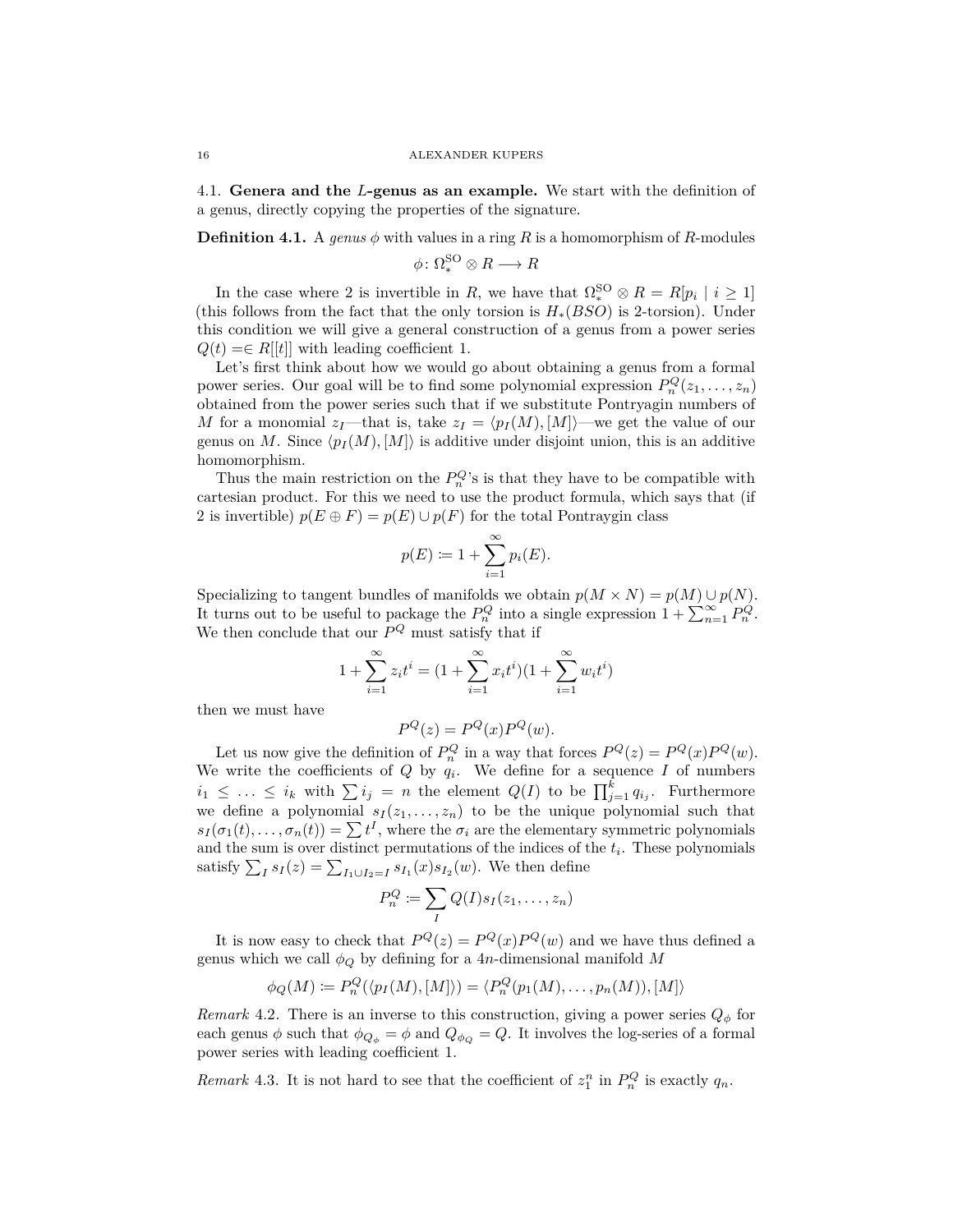*Example* 4.4. A very simple power series over  $\mathbb{Q}$  is  $1 + t$ . To figure out what the corresponding genus is, we note that only  $I = (1, \ldots, 1)$  has a non-zero coefficient and  $s_{1,\dots,1}$  exactly is the elementary symmetric polynomial  $\sigma_n$ . So the corresponding genus is given on a 4*n*-dimensional manifold by the *n*'th Pontryagin number  $\langle p_n(M), [M] \rangle$ .

*Example* 4.5*.* Another nice example of a genus is the Todd genus Td, which plays an important in Atiyah-Singer and Hirzebruch-Riemann-Roch. It is the unique genus with values in  $\mathbb Q$  such that  $\text{Td}(\mathbb{C}P^{2n}) = 1$  for all *n*. The corresponding power series is the expansion of  $\frac{t}{1-\exp(-t)}$ .

4.2. The *L***-genus gives signature.** We will be concerned with the genus coming from the power series  $Q(t)$  obtained by expanding  $\frac{\sqrt{t}}{\tanh(\sqrt{t})}$  at 0. We call it the *L*-genus.

**Theorem 4.6** (Hirzebruch signature theorem)**.** *For all* 4*n-dimensional manifolds we have*

$$
\sigma(M) = \phi_L(M)
$$

*Proof.* It suffices to prove the equality on the  $\mathbb{C}P^{2n}$ . Their signature is 1, so all the difficulty will be in proving that  $\phi_L$  also takes the value 1. We will use that  $p(\mathbb{C}P^{2n}) = (1+x^2)^{2n+1}$ , if *x* denotes the generator of the cohomology ring of  $\mathbb{C}P^{2n}$ . As  $P<sup>L</sup>$  is multiplicative, we have that

$$
P^{L}((1+x^{2})^{2n+1}) = P^{L}(1+x^{2})^{2n+1}.
$$

So what is  $P^{L}(1 + x^{2})$ ? The only relevant term is  $x^{2}$ , so it is  $\sum P_{n}^{L}(x^{2},0,...)$ . We know the coefficient of  $z_1^n$  is exactly the *n*'th Taylor coefficient of  $\frac{\sqrt{x}}{\tanh(\sqrt{x})}$ , so we get

$$
P^{L}(1+x^{2}) = \frac{\sqrt{x^{2}}}{\tanh(\sqrt{x^{2}})} = \frac{x}{\tanh(x)}.
$$

We conclude that

$$
\phi_L(\mathbb{C}P^{2n}) = \left\langle \left(\frac{x}{\tanh(x)}\right)^{2n+1}, [\mathbb{C}P^{2n}] \right\rangle
$$

so that our goal is to prove that the coefficient  $a_{2n}$  of  $x^{2n}$  in  $\left(\frac{x}{\tanh(x)}\right)^{2n+1}$  is 1. We can do this using complex analysis:

$$
a_{2n} = \frac{1}{2\pi i} \oint \frac{1}{\tanh(z)^{2n+1}} dz
$$

This can be computed using the substitution  $u = \tanh(z)$ , which has the property that  $du = (1 - \tanh(z)^2)dz = (1 - u^2)dz$ , so that we may write

$$
a_{2n} = \frac{1}{2\pi i} \oint \frac{du}{(1 - u^2)u^{2n+1}} = \frac{1}{2\pi i} \oint \frac{(1 + u^2 + \dots + u^{2n} + \dots)du}{u^{2n+1}} = 1. \quad \Box
$$

# 5. More applications

Finally, we sketch some other applications of oriented cobordism. The first two are related to particular genera and their properties, and the last one was the actual motivation for Thom to introduce cobordism: figuring out which homology classes are represented by the image of the fundamental class of a manifold mapping into your space.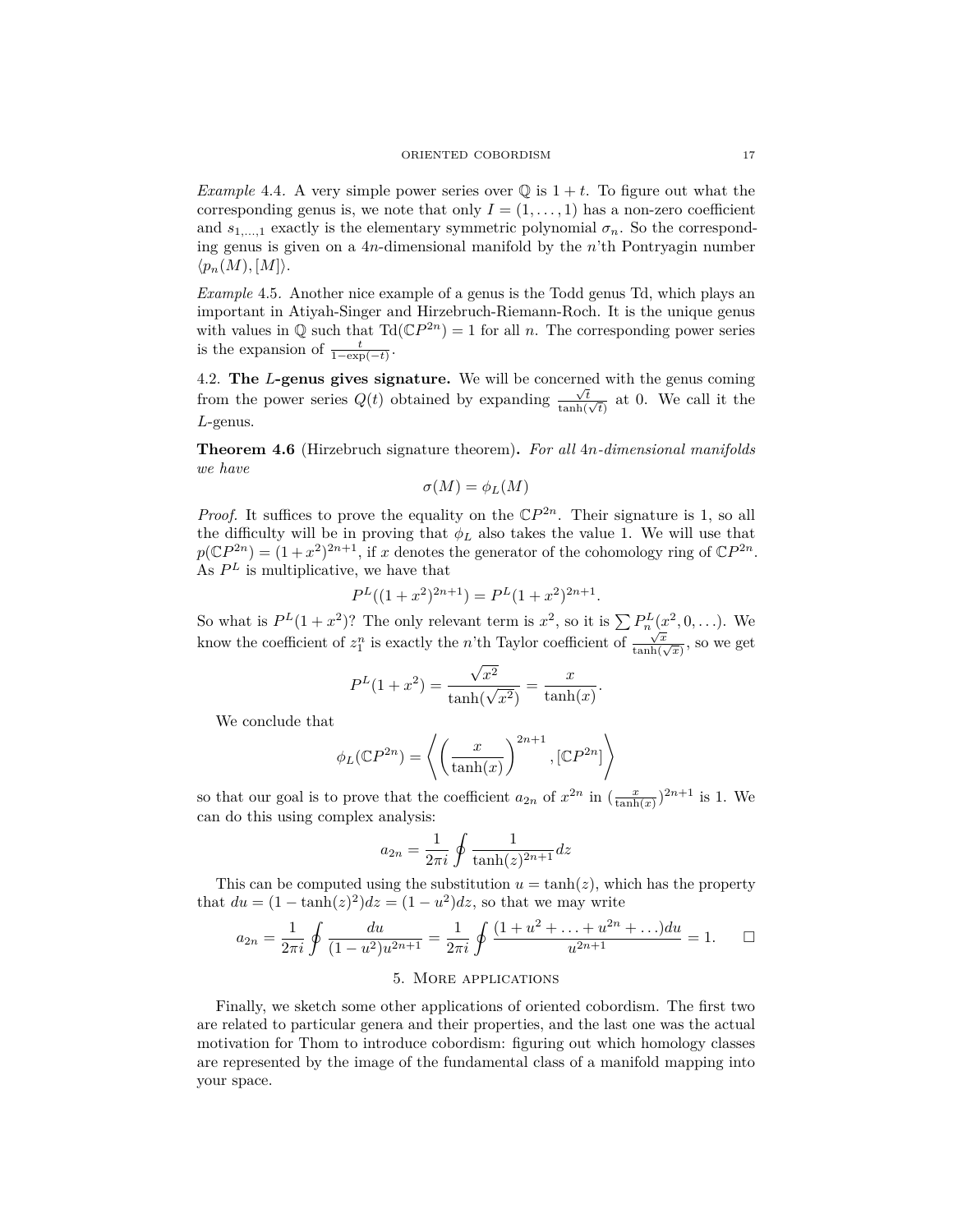<span id="page-17-0"></span>5.1. **Positive scalar curvature and the** *A*ˆ**-genus.** The scalar curvature of a manifold with metric is the trace of the Riemann curvature tensor. Geometrically it is related to the difference between the volumes of small spheres in the manifold and Euclidean volume of spheres. The result is a real-valued function on *M* which captures some properties of the geometry of *M*.

Related to this is another example of a genus; the one coming from the rational power series

$$
Q(x) = \frac{\sqrt{x/2}}{\sinh(\sqrt{x/2})}.
$$

This is called that  $\hat{A}$ -genus. The exact expression is not important, but the following result is:

**Theorem 5.1** (Lichnerowicz)**.** *Let M be a spin-manifold (i.e. the classifying map*  $M \rightarrow BSO(n)$  *of the tangent bundle lifts to*  $BSpin(n)$ *, the* 2*-connected cover of BSO*(*n*)*). Then M can only have a positive scalar curvature metric if*  $\hat{A}(M) = 0$ *.* 

In other words, we have found a topological invariant giving an obstruction to *M* possessing a metric with the scalar curvature being positive at each point of *M*. This opens up an interesting direction for studying the question whether a manifold admits a positive scalar curvature metric. Conversely, there is a positive result concerning cobordism and positive scalar curvature by Gromov-Lawson [\[GL80\]](#page-18-7): if *M*<sup>0</sup> admits a positive scalar curvature metric and there exists a cobordism *W* from  $M_0$  to  $M_1$  which can be constructed by handle attachments of codimension  $\geq 3$ , then  $M_1$  admits a positive scalar curvature metric as well.

Using the explicit determination of the oriented and spin cobordism rings, Gromov-Lawson and Stolz completely answered the question which simply-connected manifolds admit a positive scalar curvature metric. A good survey about these and related results is [\[RS01\]](#page-18-8).

**Theorem 5.2** (Gromov-Lawson, Stolz)**.** *If M is a simply-connected non-spin manifold of dimension*  $\geq$  3*, then M admits a metric of positive scalar curvature. If M* is a simply-connected spin-manifold of dimension  $\geq$  3*, then M* admits positive *scalar curvature metric if and only if an invariant*  $\alpha(M)$  *(a refined version of the A*ˆ*-genus) vanishes.*

5.2. **Elliptic genera.** Both the *L*-genus and  $\hat{A}$ -genus are special cases of the elliptic genus. It is a genus depending on particular  $\delta$  and  $\epsilon$ 

$$
\text{Ell}\colon \Omega_*^{\text{SO}} \to \mathbb{Z}[1/2, \delta, \epsilon]
$$

defined by  $Q(z) = \frac{\sqrt{z}}{f(z)}$  $\frac{\sqrt{z}}{f(\sqrt{z})}$  for *f* given by

$$
f(z) = \int_0^z \frac{du}{\sqrt{1 - \delta u^2 + \epsilon u^4}}
$$

*.*

Though the motivation for this is clearer if one looks at complex cobordism (closely related to oriented cobordism by complexification), the following examples should show it is interesting: if we set  $\delta = \epsilon = 1$ , we get  $f(z) = \int_0^z \frac{du}{1-u^2} = \tanh(z)$ , and if we set  $\delta = -\frac{1}{8}$  and  $\epsilon = 0$ , we get  $f(z) = \int_0^z \frac{du}{\sqrt{1+z^2}}$  $\frac{du}{1+\frac{1}{8}u^2} = 2\sinh(z/2).$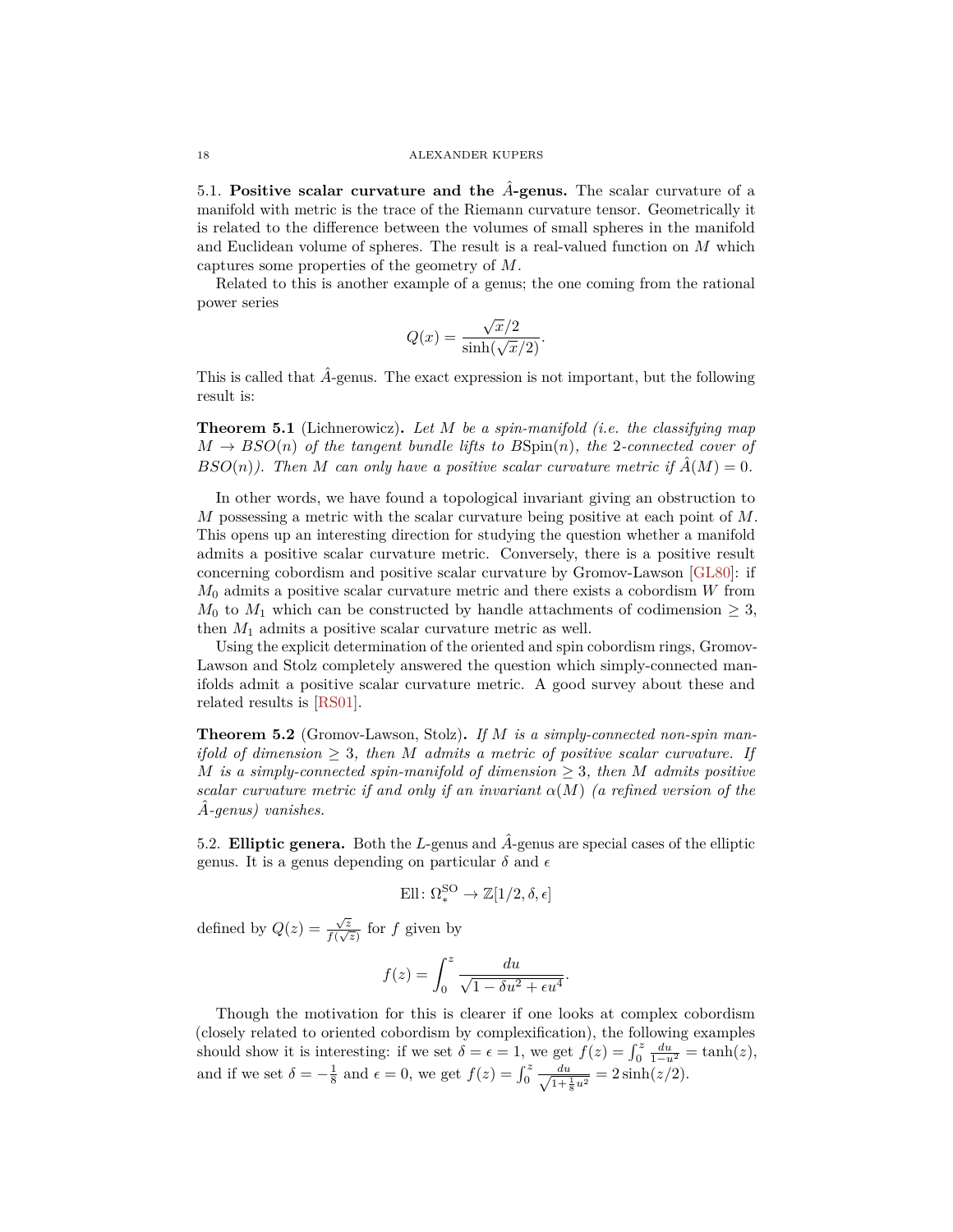<span id="page-18-11"></span>**Definition 5.3.** An *elliptic genus* is a genus obtained from the elliptic genus Ell by specifying  $\delta$  and  $\epsilon$ , i.e. as a composite

$$
\Omega_*^{\text{SO}} \xrightarrow{\text{Ell}} \mathbb{Z}[1/2, \delta, \epsilon] \xrightarrow{\text{ev}} \mathbb{Z}[1/2] .
$$

So in particular the *L*- and *A*ˆ-genus are elliptic. There is an interesting geometric characterisation of elliptic genera due to Ochanine [\[Och91\]](#page-18-9).

**Theorem 5.4** (Ochanine). A genus with values  $\mathbb{Z}[1/2]$  is elliptic if and only if it *vanishes on projectivizations of complex vector bundles.*

Pursuing the connection between elliptic curves and topology further leads to elliptic cohomology theories [\[Tho99\]](#page-19-4) and eventually TMF [\[Lur09\]](#page-18-10). It also led Witten to define the Witten genus and conjecture relations to the scalar curvature of loop spaces [\[Wit87\]](#page-19-5).

5.3. **Geometric representatives for homology classes.** Finally, we go back all the way to the origins of oriented cobordism and look at the question that Thom wanted it to answer. Given a manifold *M* and a map *f* from an oriented manifold *N* into it, we can obtain an element of  $H_{\dim N}(M)$  by taking the image  $f_*(N)$  of the fundamental class of *N*. When the definition of homology was still in flux, people wanted to know which homology classes of *M* can realized in this way.

Thom solved this question by proving all homology classes are when one works with  $\mathbb{F}_2$ -coefficients, but not all homology classes are with  $\mathbb{F}_p$ -coefficients for primes  $p \geq 3$  or with Z-coefficients. However, in the latter case it is possible up to an odd multiple. See [\[Sul04\]](#page-19-6) for a survey.

### **REFERENCES**

- <span id="page-18-1"></span>[Fre12] D.S. Freed, *Bordism: Old and new*, <http://www.ma.utexas.edu/users/dafr/M392C/>. [1](#page-0-0)
- <span id="page-18-7"></span>[GL80] Mikhael Gromov and H. Blaine Lawson, Jr., *The classification of simply connected manifolds of positive scalar curvature*, Ann. of Math. (2) **111** (1980), no. 3, 423–434. MR 577131 [18](#page-17-0)
- <span id="page-18-6"></span>[Hir66] F. Hirzebruch, *Topological methods in algebraic geometry*, Third enlarged edition. New appendix and translation from the second German edition by R. L. E. Schwarzenberger, with an additional section by A. Borel. Die Grundlehren der Mathematischen Wissenschaften, Band 131, Springer-Verlag New York, Inc., New York, 1966. MR 0202713 (34 #2573) [15](#page-14-0)
- <span id="page-18-2"></span>[Hir76] M.W. Hirsch, *Differential topology*, Graduate texts in mathematics, no. 33, Springer Verlag, 1976. [1](#page-0-0)
- <span id="page-18-5"></span>[LÖ2] Wolfgang Lück, *A basic introduction to surgery theory*, Topology of high-dimensional manifolds, No. 1, 2 (Trieste, 2001), ICTP Lect. Notes, vol. 9, Abdus Salam Int. Cent. Theoret. Phys., Trieste, 2002, pp. 1–224. MR 1937016 [6](#page-5-2)
- <span id="page-18-10"></span>[Lur09] J. Lurie, *A survey of elliptic cohomology*, Algebraic topology, Abel Symp., vol. 4, Springer, Berlin, 2009, pp. 219–277. MR 2597740 (2011f:55009) [19](#page-18-11)
- <span id="page-18-0"></span>[Mil01] H.R. Miller, *Notes on cobordism*, [http://www-math.mit.edu/˜hrm/papers/cobordism.](http://www-math.mit.edu/~hrm/papers/cobordism.pdf) [pdf](http://www-math.mit.edu/~hrm/papers/cobordism.pdf). [1](#page-0-0)
- <span id="page-18-9"></span>[Och91] Serge Ochanine, *Elliptic genera, modular forms over K*O<sup>∗</sup> *and the Brown-Kervaire invariant*, Math. Z. **206** (1991), no. 2, 277–291. MR 1091943 [19](#page-18-11)
- <span id="page-18-3"></span>[Rou85] Colin Rourke, *A new proof that* Ω<sup>3</sup> *is zero*, J. London Math. Soc. (2) **31** (1985), no. 2, 373–376. MR 809959 (87f:57016) [4](#page-3-1)
- <span id="page-18-8"></span>[RS01] Jonathan Rosenberg and Stephan Stolz, *Metrics of positive scalar curvature and connections with surgery*, Surveys on Surgery Theory, Vol. 2, Ann. of Math. Stud., vol. 149, Princeton Univ. Press, Princeton, NJ, 2001, pp. 353–386. MR 1818778 [18](#page-17-0)
- <span id="page-18-4"></span>[Sma59] Stephen Smale, *Diffeomorphisms of the* 2*-sphere*, Proc. Amer. Math. Soc. **10** (1959), 621–626. MR 0112149 (22 #3004) [6](#page-5-2)